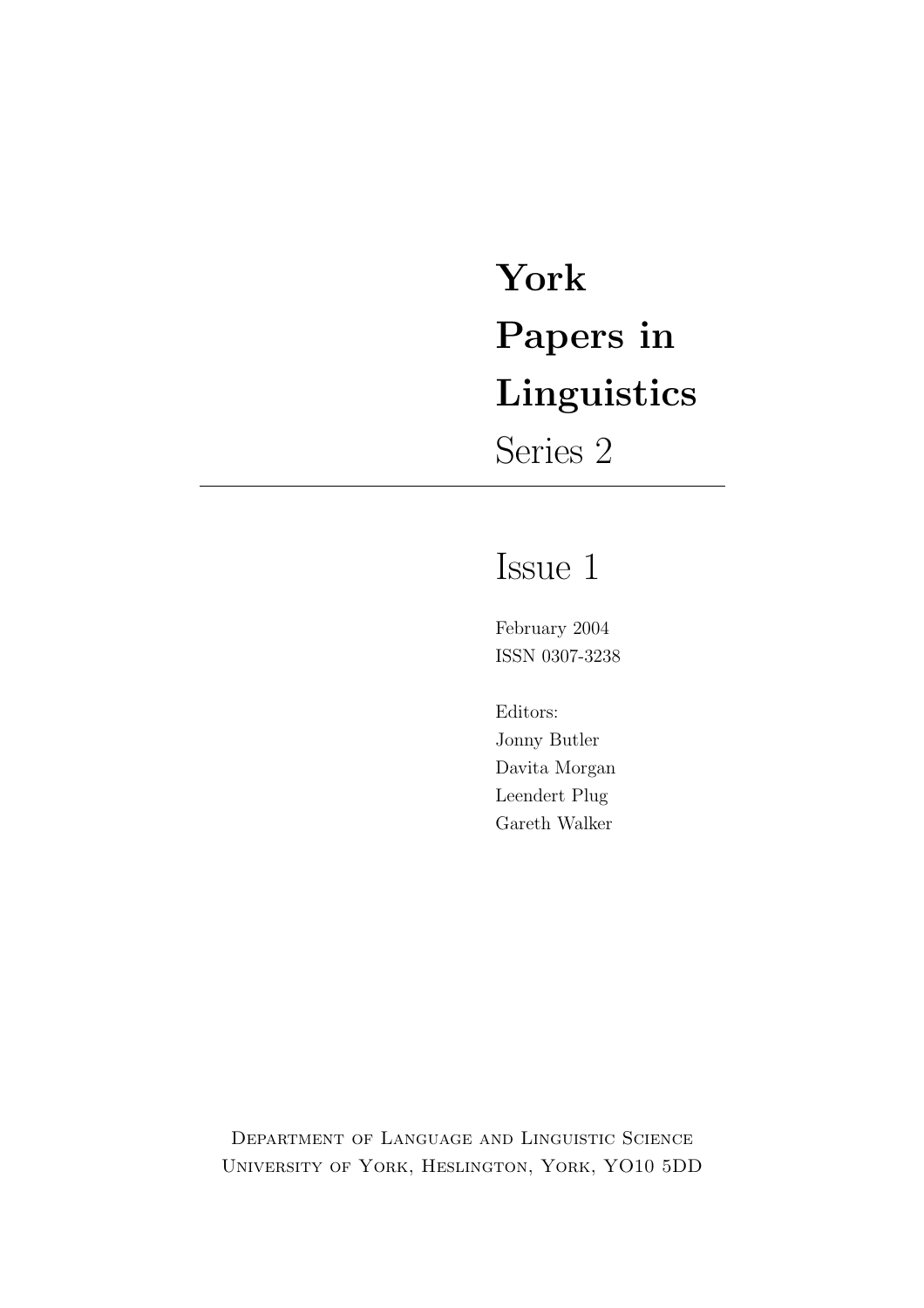## On Having Arguments and Agreeing: Semantic EPP<sup>∗</sup>

Jonny Butler

Department of Language and Linguistic Science University of York

#### Abstract

This paper builds on the system of building predication dependencies set out in Adger and Ramchand (2003), providing a semantic characterisation of EPP features (Chomsky 2000) wherein they are treated as syntactic  $[\Lambda]$  features on argumentrelated heads that map directly to the semantics as a predicate abstraction operator  $\lambda$ . [Λ] features enter into binding dependencies via Agree with [ID] features on V, which are interpreted as variables; they may also be seen here as a featural reinterpretation of  $\theta$ -roles. The interaction of  $[\Lambda]$  and  $[\text{ID}]$  is responsible both for (re-)introducing arguments, and for interpreting the structures so created. An extension of the system to cover other kinds of dependencies, such as quantification and control, is sketched.

## 1 The evolution of EPP

EPP has a long and chequered history; its universality and indeed existence have been defended and denied with equal vehemence. Even for those to whom it exists, its nature has undergone radical shifts over the past twenty years. Below is presented a brief rundown on the development of EPP, exclusively as seen through the eyes of Chomsky: this is of course grossly unfair to anyone else who has worked on EPP but it will do here.

<sup>∗</sup>The usual big thanks to David Adger, George Tsoulas, and Nim Chimpsky for comments, discussion, and the like. I have not heeded all of their advice (scope ambiguity intended). Versions of this paper have been presented at the May 2003 meeting of the North East Syntax Society, York, the September 2003 meeting of the LAGB, Oxford, and the October 2003 CASTL Kick-off conference, Tromsø, as well as various seminars in York; thanks to audiences at same, particularly Annabel Cormack for forcing me to make things clearer that weren't. Any remaining errors serve to enhance falsifiability. This work was undertaken with the support of AHRB award number 02/61154. Correspondence: jrcb100@york.ac.uk.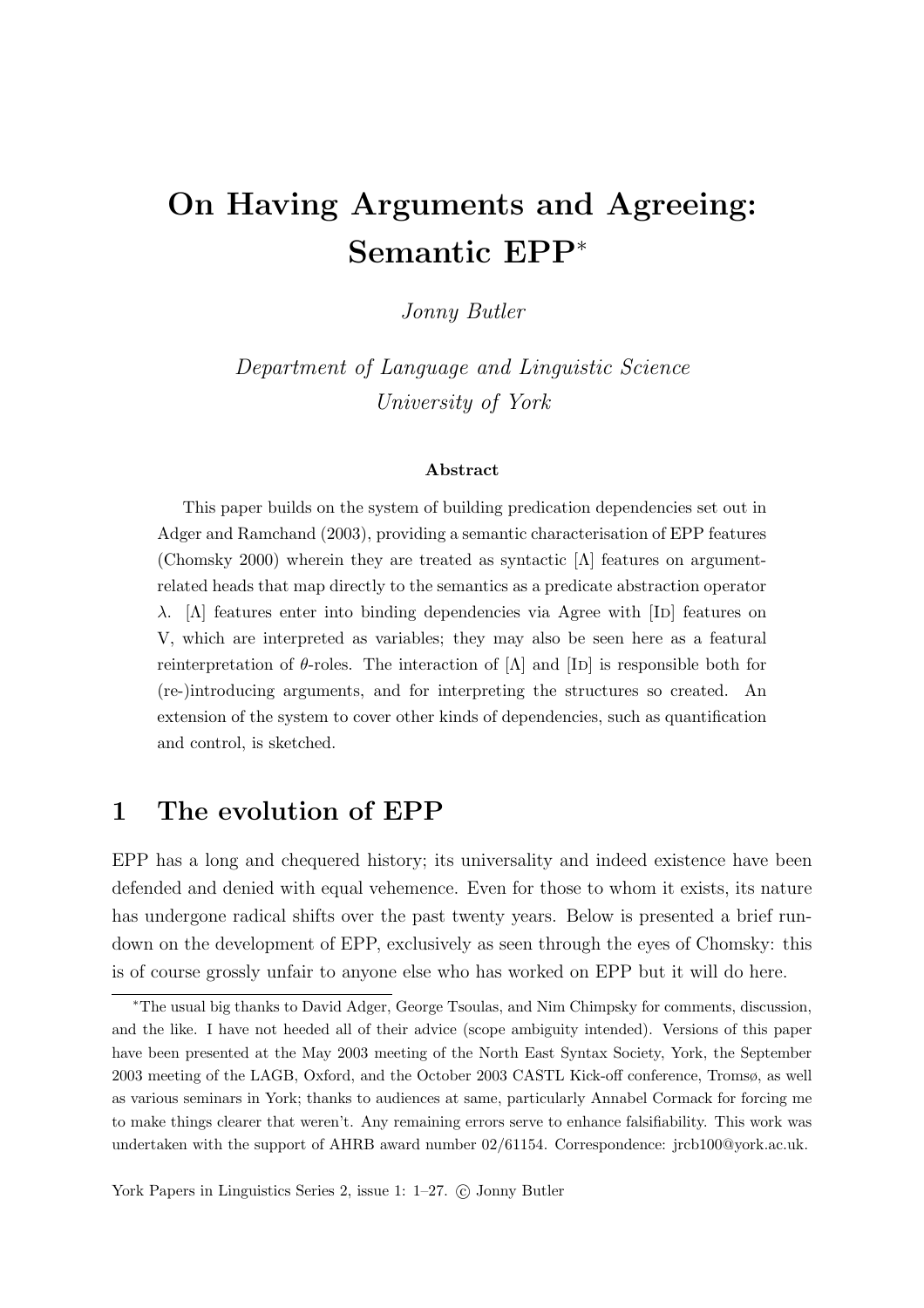- Chomsky (1981: 26): '[sentences] require subjects for some structural reason; call it the principle  $P'$ .
- Chomsky (1986: 4 ... 92 fn. 5) 'the specifier of IP is required by the Extended Projection Principle ... Perhaps derived from the theory of predication'.
- Chomsky (1995: 55): 'The *Extended Projection Principle* (EPP) states that [Spec, IP] is obligatory, perhaps as a morphological property of I or by virtue of the predicational character of VP (Williams 1980; Rothstein 1983)'.
- Chomsky (1995: 199): 'The Extended Projection Principle, which requires that [Spec, IP] be realized (perhaps by an empty category), reduces to a morphological property of T: strong or weak NP-features'.
- Chomsky (1995: 232): 'the Extended Projection Principle (EPP) plausibly reduces to a strong D-feature of I'.
- Chomsky (2000: 102): 'Each CFC [Core Functional Category: C, T,  $v$ ] ... allows an extra Spec beyond its s-selection ... For T, the property of allowing an extra Spec is the Extended Projection Principle (EPP). By analogy, we can call the corresponding properties of C and v EPP-features, determining positions not forced by the Projection Principle ... EPP-features are uninterpretable (nonsemantic ...) though the configuration they establish has effects for interpretation'.
- Chomsky (2001: 10): 'The extra edge position in  $\alpha$  required by internal Merge [Move] is optional, and has no theta-role. Assuming options to be determined in LEX [the lexicon], the head H of  $\alpha$  must have a feature that makes this position available: an EPP-feature in standard terminology; from another point of view, the feature OCC that means "I must be an occurrence of some  $\beta$ ." Optimally, OCC should be available only when necessary: that is, when it contributes to an outcome at SEM [semantics] that is not otherwise expressible, the basic Fox– Reinhart intuition about optionality. Hence H has OCC only if that yields new scopal or discourse-related properties ... If H has OCC, then the new interpretive options are established if OCC is checked by internal Move ... Informally, we can think of OCC as having the "function" of providing new interpretations'.

Reading carefully through the above, we see an evolution of EPP such that at its current stage it is a very different thing from its 1981 incarnation. That is, we really have two EPPs here.

The first EPP is the standard, original one (Chomsky's 1981 'principle  $P$ '), which required only that sentences have subjects; by 1986 this is formalised as the requirement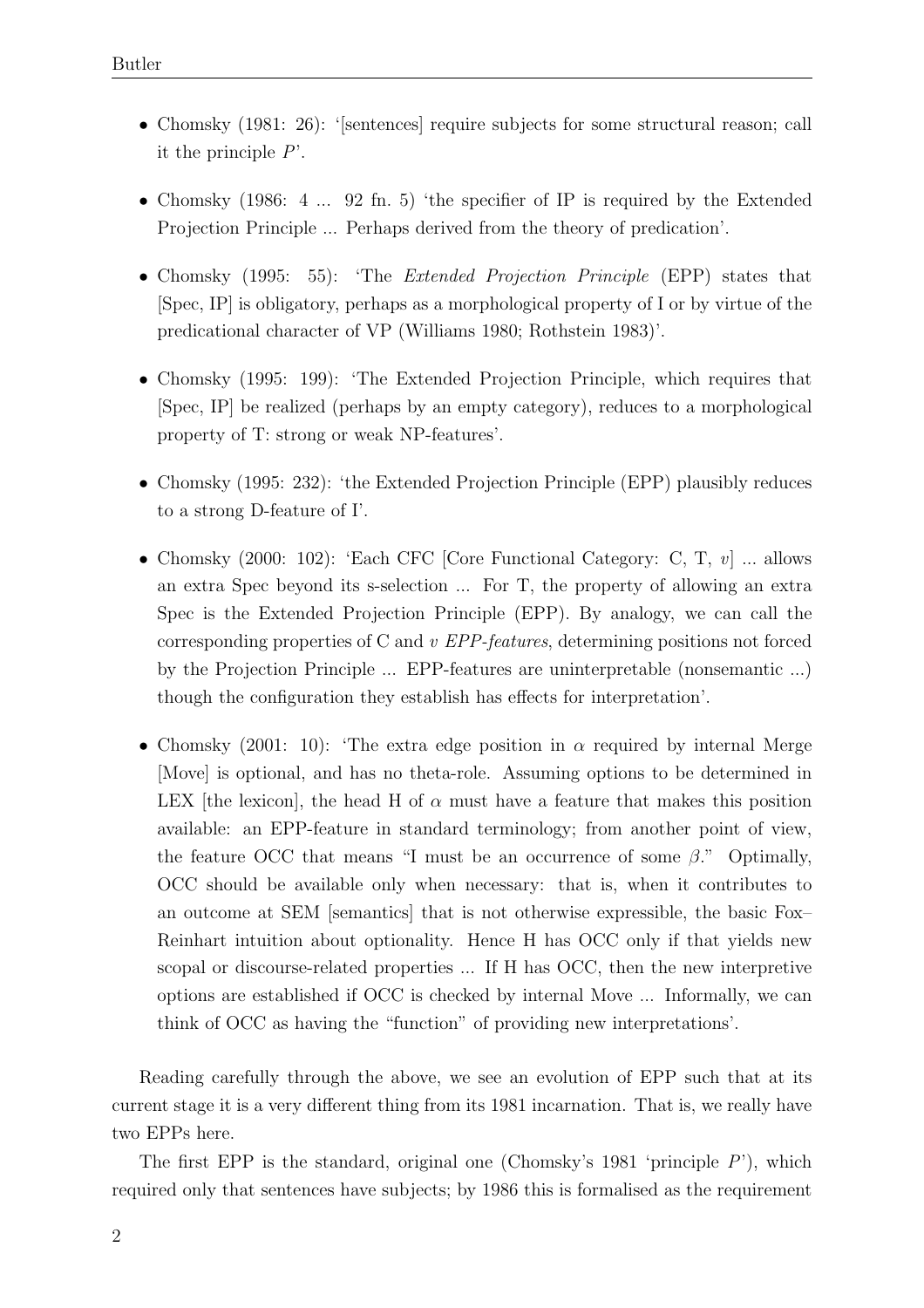that the specifier of IP (in current terms, [Spec, TP]) be projected and filled. I shall call this 'the EPP'.

The second EPP is the more recent version (the 'OCC' of Chomsky 2001). I will call this 'the EPP feature'. The EPP feature is much more general than the EPP, not being tied in specifically to TP, but simply being a feature that appears on a head, with the effect that that head then obtains a specifier.

There are thus two related, but distinct, questions. The first, probably most commonly addressed, is why the EPP on T should obtain at all. That is, however we choose to formalise the EPP, we would want to know why TP should need a filled Spec. The second is more general, and relates to how we should formalise EPP features in general: what is the structure when we introduce, or reintroduce, an argument, and how do we interpret that structure?

In this paper I will be looking not so much at the first question (the EPP), but rather at the second (EPP features): exploring the notion of a feature that is globally responsible for introducing arguments, and looking at how the resulting structures are interpreted.

I formalise this using an extension and adaptation of Adger and Ramchand's (2003) featural syntax for interpreting relative clause constructions, wherein two features,  $[\Lambda]^1$ and [ID], conspire to create predicate abstract constructions that are directly read by the semantics:  $[\Lambda]$  as a predicate abstraction operator  $\lambda$ ,  $[\text{ID}]$  as a variable.

## 2 The semantics of EPP

Chomsky (2000) above claims EPP features are non-semantic, even though the structures they give us have semantic effects. But given that they clearly do have these effects, we are somewhat un-subtly sidestepping the issue if we don't have a semantic way of dealing with them. One commonly claimed semantic property of EPP is predication (e.g. Williams 1980; Rothstein 1983; Heycock 1991; Åfarli and Eide 2001). The idea I will pursue here is that EPP features — wherever they appear — can in fact be given a well-defined semantics as generalised  $\lambda$ -abstraction operators, instantiated by the [ $\Lambda$ ] features of Adger and Ramchand (2003). EPP effects can be captured by these  $[\Lambda]$  features binding  $[\text{ID}]$ features — interpreted as variables — introduced on root lexical categories like V. This creates  $\lambda$ -abstracts that require arguments for saturation, which is achieved by Merge of (typically) a DP as specifier. EPP features and their interpretive effects are thus dealt with by one and the same set of features interacting.

Where  $[\Lambda]$  appears on a thematic heads like v, arguments are introduced by First Merge, bearing a direct thematic relation to the properties encoded by those heads. Where they appear on non-thematic heads, such as T, arguments are reintroduced by

<sup>&</sup>lt;sup>1</sup>Λ= capital  $\lambda$ , lambda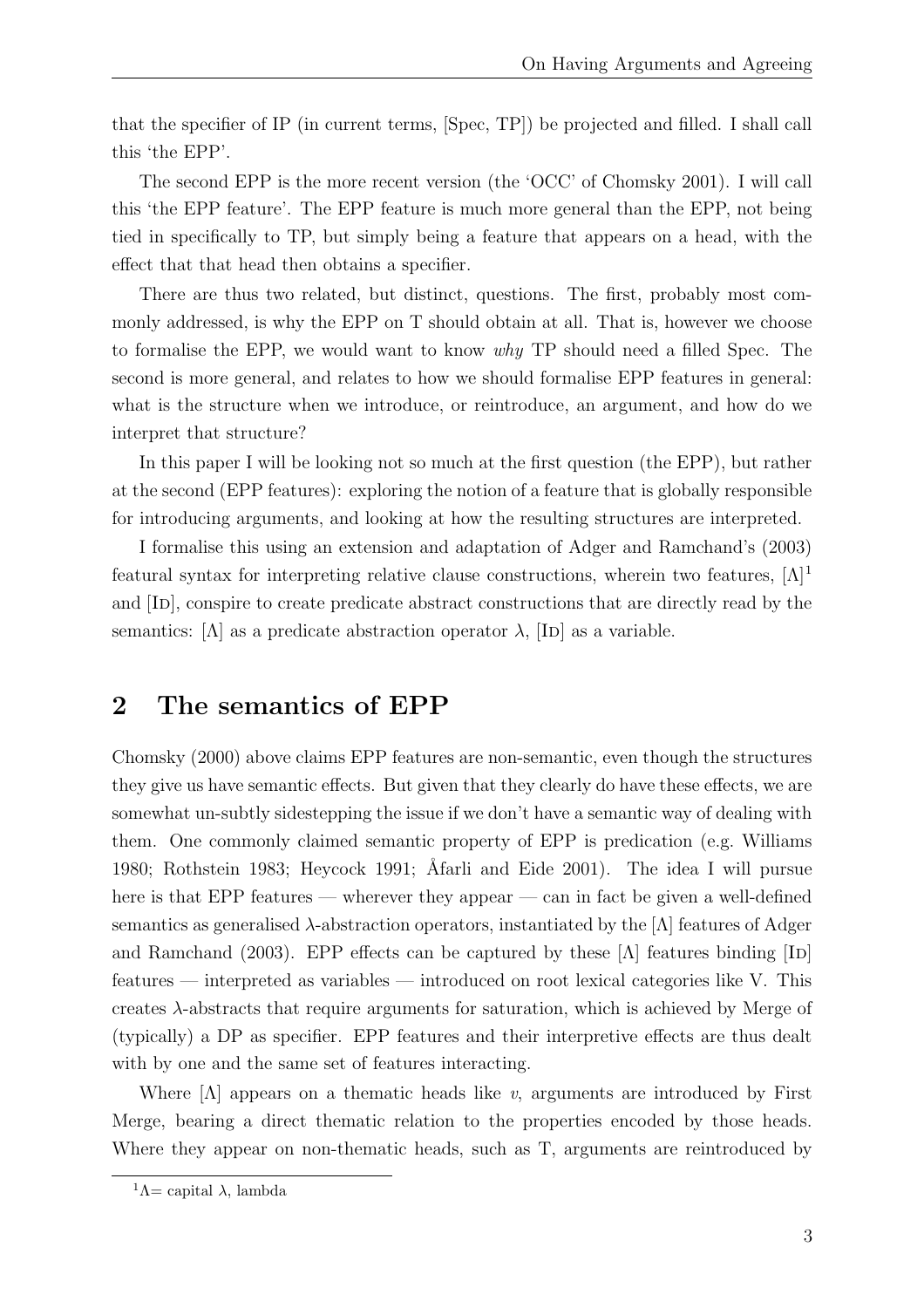Move, or what I will call Remerge (cf. Starke 2001) as I assume a non-movement analysis of multiple occurences. I argue basically that the non-thematic properties of heads like T are what bars the introduction of a new argument in these cases: there is no role for such a new argument to play in the thematic structure of the clause, so there would be no way to interpret it.

## 3 First Merge

In this section I go through the system as it applies for First Merge of arguments, inside  $vP<sup>2</sup>$  In Section 3.1 I set out the basic assumptions I make about the structure of the verbal complex, and in Section 3.2 I run through the details of a derivation to show how the system pans out.

#### 3.1 Assumptions

I assume a decomposition of the verbal complex into V and v layers. I take V to be a lexical Root (Pesetsky 1995; Marantz 1997), which is pretty underspecified: some kind of encyclopaedic entry giving us the big 'meaning' semantics — it tells us what property is to be predicated. It doesn't do much else though: specifically, it doesn't do predication, situation structure, and argument structure. I take these to be dealt with by v-level heads (Harley 1995; Pylkkänen 2002; Ramchand 2003; etc.). An intransitive verb will have a single v head; a transitive will have two v heads. Each v head introduces a (sub-)situation<sup>3</sup> into the representation: stative, causative, inchoative, or whatever. These will build up compositionally to give the verbal complex the denotation of a particular kind of macrosituation. So if the V Root gives us the property of, say, laughter, and  $v$  denotes a process, we get a verbal complex denoting an event whereby a process of laughter occurs, realised in English as the intransitive verb laugh. A more detailed presentation of this will be given in Section 4.1.2. All v heads can (but don't necessarily) introduce an argument as specifier: the highest  $v$  introduces the external argument, lower heads introduce internal arguments. Here on in I shall discuss just the external argument, since everything I say will go equally for the others.<sup>4</sup>

These arguments are introduced by EPP features. How? Although I treat V as an underspecified Root category, I take it that it does give us a certain amount of information that will be useful in building the  $v$  layer. In particular, I take it that it tells us enough that we know whether we are talking about a property or a relation; i.e. an intransitive

<sup>&</sup>lt;sup>2</sup>I take  $vP$  as a typical case; the same thing will go for other argument taking predicates — nominal, adjectival, etc.

 ${}^{3}I$  use *situation* as a cover term for events, states etc., similar to Bach's (1986) term *eventuality*.

<sup>4</sup>For ditransitive verbs obviously a more complex structure is required, but the mechanics for introducing arguments will still be the same so I shan't go into this.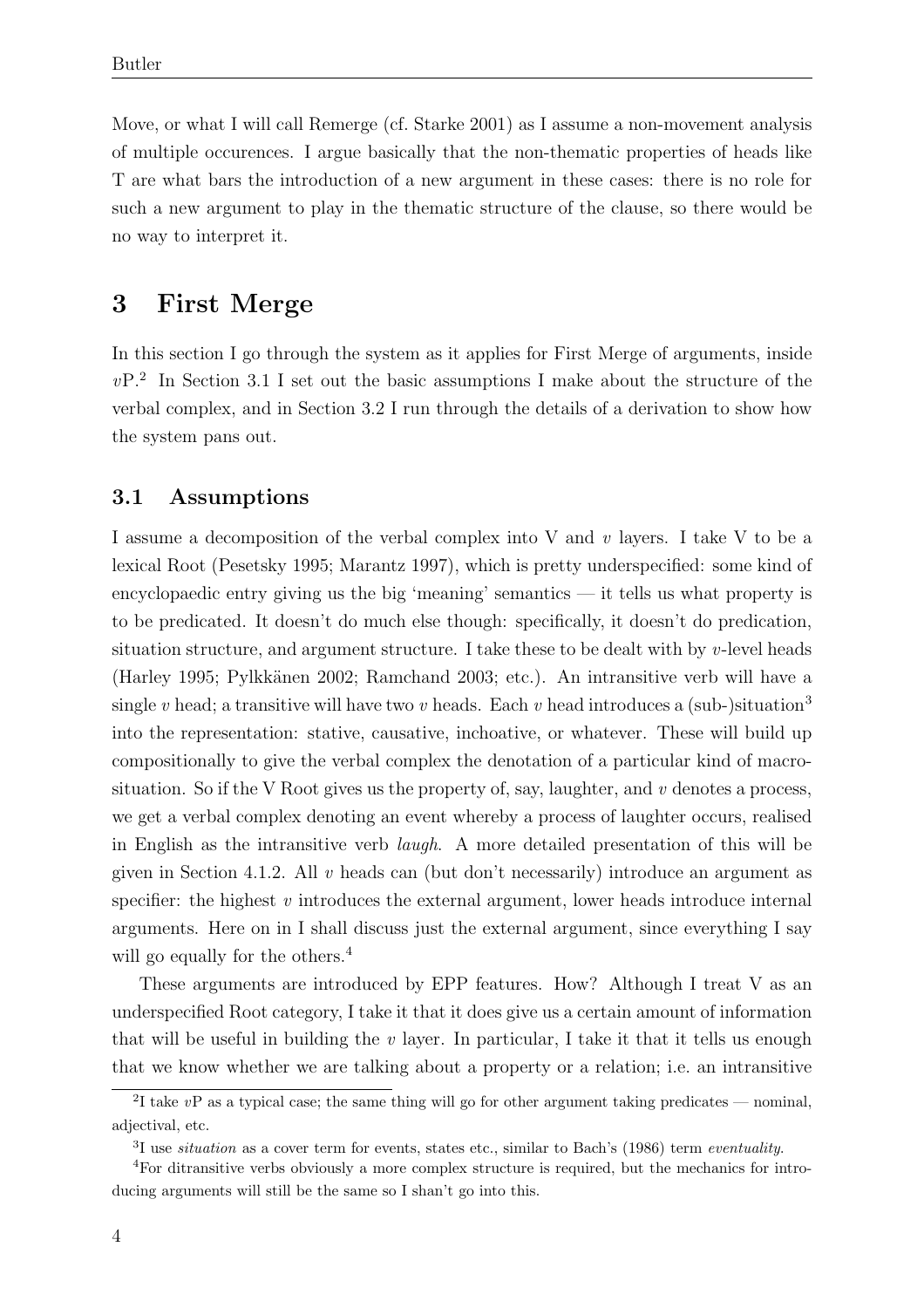or a transitive concept. The syntax will thus 'know' enough to structure the situation in the  $v$  layer. I formalise this syntactically with Adger and Ramchand's  $[ID]$  features: a property-denoting V Root will have a single [ID] feature; a relation-denoting V Root will have two [ID] features. [ID] features are interpreted as variables. In this case, they are variables over the holders of the property or relation. In this sense they are like the argument slots in a selectional grid; we might see them as a featural reinterpretation of θ-roles (cf. Hornstein 1998; Manzini and Roussou 2000).

As variables, the [ID] features need to be bound and given a value. The means of binding that I will mostly consider here is binding by a  $[\Lambda]$  feature. [ $\Lambda$ ] features, I take to be introduced in the verbal complex by v heads. Each  $[\Lambda]$  that is introduced will bind one  $[ID]$  — so if we have a V Root with two  $[ID]$  features, and we Merge the internal v with a  $[\Lambda]$  feature, that  $[\Lambda]$  will bind one  $[\text{ID}]$ , triggering  $\lambda$ -abstraction over the variable, and we will get a predicate.<sup>5</sup> This will be satisfied by Merge of an argument as Spec. We then merge the external v with another  $[\Lambda]$ ; that  $[\Lambda]$  binds the second  $[\text{ID}]$ , we have another predicate so we Merge another argument. We thus have a cycle within  $v\mathbf{P}$  of building 'small' propositions from each sub-situation and then abstracting over them.<sup>6</sup>

I take [Id] features to be obligatory on the Root V, since they serve to structure the verbal complex, and we know that even when we don't see overt arguments, non-overt or implicit arguments are well motivated. However, I take [Λ] features to be optional. Where v has no  $[\Lambda]$ , we don't get an overt argument.

I will go in detail through a derivation based on these assumptions in the next section; the optionality of  $[\Lambda]$  will be discussed in Section 5.

#### 3.2 Details

The review above provided a basic explanation of how the system of argument introduction works. There are a few specific details left to be filled in, however, relating to how the binding of  $|ID|$  by  $|\Lambda|$  occurs.

I follow Adger and Ramchand (2003) in assuming a mechanism for agreement based largely on Chomsky (1999) and subsequent related works. This mechanism makes use of two notions not discussed in the overview above. One of these is uninterpretable features; the other is unvalued features. Both uninterpretable and unvalued features serve to make the element on which they occur active for syntactic purposes: active simply means able to take part in syntactic processes. Conversely, if an element is not active it is not able to take part in syntactic processes. Uninterpretable features need to

 $5$ An important point later (Section 4.1.1) will be that this is the *only* way predicates are created in this system. If we have [ID] without  $[\Lambda]$ , we don't have a predicate.

 $6$ This entails that Root V is of type  $t - i$  thas its arguments, they are just severely underspecified, i.e. variables. But to get a well-defined truth value in the 'real world', the arguments need to be specified, i.e. the variables need to be given a value.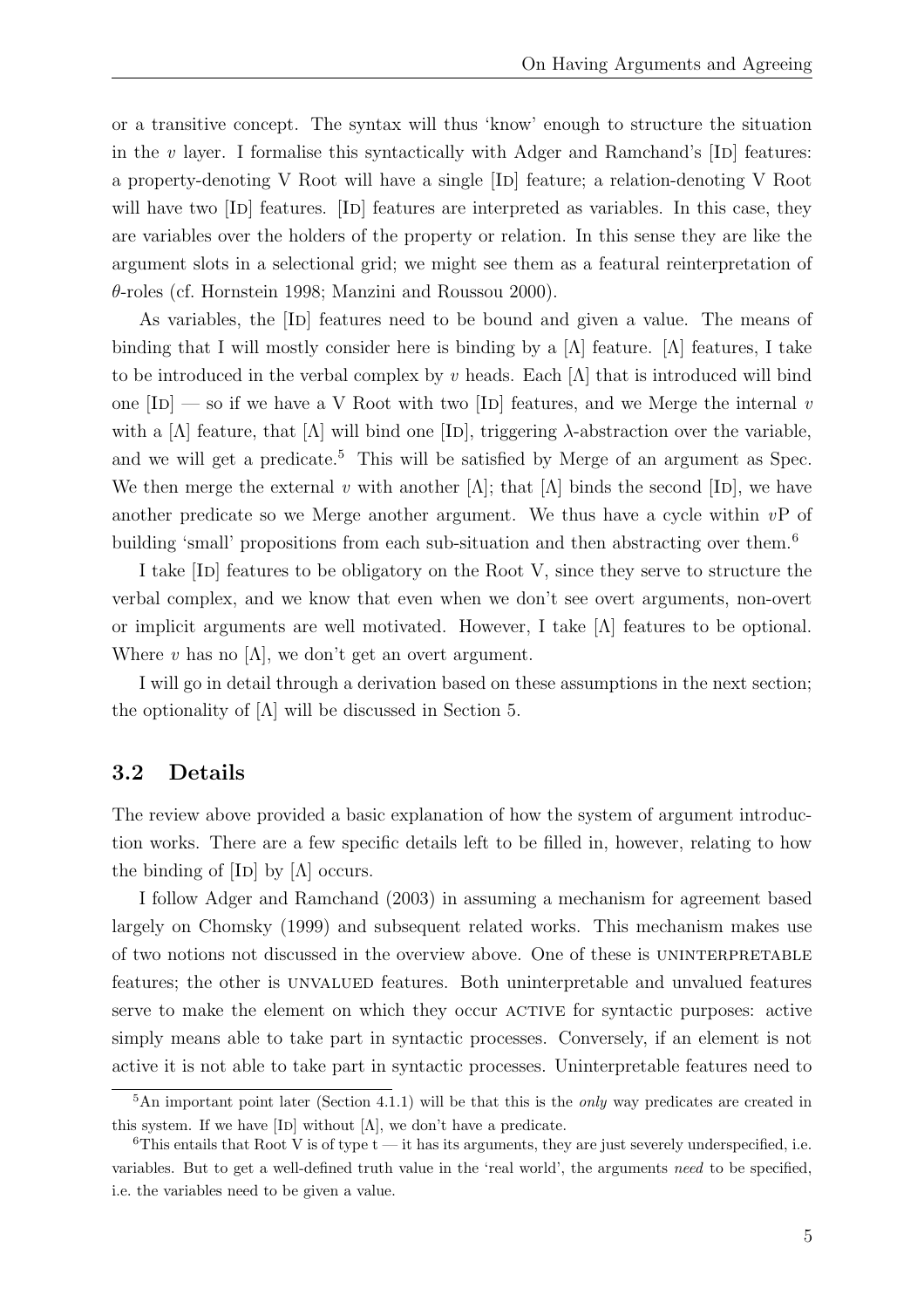be checked and deleted, unvalued features need to be valued. Once these conditions are met — i.e. once an element has checked its uninterpretable features and/or valued its unvalued features — it is rendered inactive. If the conditions are not met, we get a crash since the structure will not be semantically coherent.

Both checking and valuation take place via feature matching and the operation AGREE. An active element will search or PROBE its complement to find another active element or goal with matching features. Matching features are features of the same type, but not necessarily with the same value — specifically, a valued probe can match an unvalued goal. If it finds one they will Agree, which means their (relevant) features will be checked. This will not necessarily render them inactive since they may have other features that need checking still.

What this means for the current proposal is that both V and  $v$  need to be active in order for the Agree relation between  $[\Lambda]$  and  $[\text{ID}]$  to obtain. I follow Adger and Ramchand's story in assuming that v has, in addition to an interpretable  $[\Lambda]$  feature, an uninterpretable [ID] feature, notated following Pesetsky and Torrego (2001) as  $[uD]$ . v is thus active. The [ID] features on V I take to be interpretable, but unvalued, notated as [ID: ]. Adger and Ramchand propose that [ID] features can have either of two values<sup>7</sup>: they can be  $[ID:\phi]$  or  $[ID:\Lambda]$ . The first of these is to be read as  $[ID]$  with the value  $\phi$ ; that is, a variable with  $\phi$ -features. This is essentially a pronoun and I won't really be concerned with it here.<sup>8</sup> The second is to be read as [ID] with the value  $\Lambda$ . This is a variable that is bound by a  $[\Lambda]$  feature.  $[\text{ID}]$  can potentially either enter the derivation with this value, in which case it requires binding by  $[\Lambda]$  (so we get something like selective binding; see Section 4.1.1), or it can receive the value  $\Lambda$  by Agreeing with a higher  $[\Lambda]$ feature (this is more like unselective binding). I take it that the latter option is what we get in the case under discussion, perhaps in general. The way this goes is as follows.

We start off with a Root V; concretely, as above, expressing the notion LAUGH. This being a one-place property, it has on it one unvalued  $[ID: ]$  feature.<sup>9</sup> V is thus active. It can't really probe at this point (or can do so only vacuously) so we go on.

We Merge a process-denoting v head. This v has on it an interpretable [ $\Lambda$ ] feature, and an uninterpretable  $[u**ID**: $\Lambda$ ] feature (1a). It too, then, is active. It probes its domain$ for a feature matching its  $[uD:\Lambda]$ , and it finds the unvalued [ID: ] on V. The [uID: $\Lambda$ ] on v is checked (notated by striking it out), and the [ID: ] on V is valued [ID: $\Lambda$ ]. We end up with (1b).

<sup>7</sup> I extend this proposal in Section 4.1.1 to allow additional binding possibilities.

<sup>&</sup>lt;sup>8</sup>In fact it won't end up being compatible with the reinterpretation of Adger and Ramchand's ideas I set out, at least as it stands. A pronoun would probably need to be treated just like a full DP in my system.

<sup>&</sup>lt;sup>9</sup>This ignores the possibility of an 'event argument' (Davidson 1967; Kratzer 1995) — see Section 4.1.2 for this.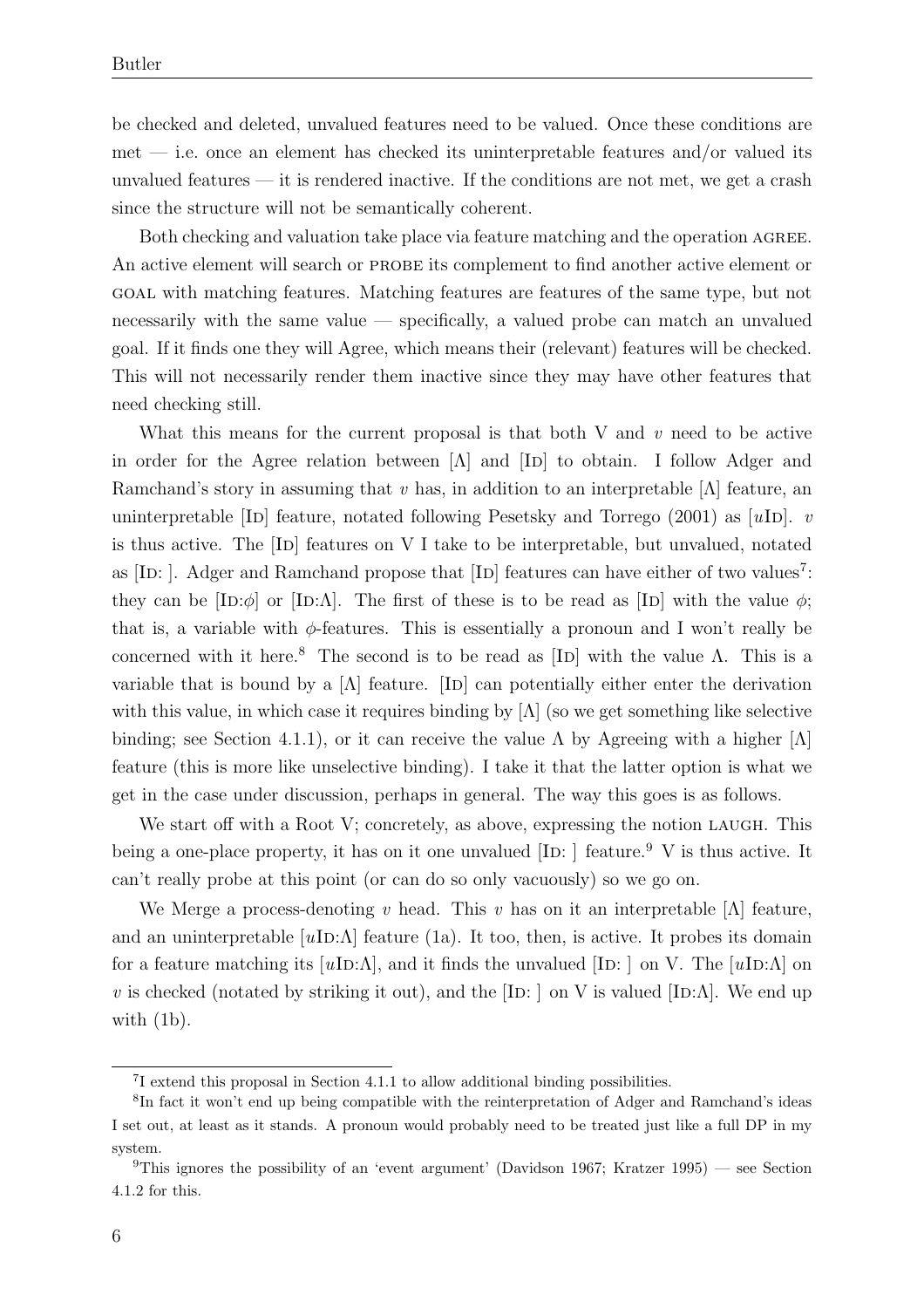

(1b) maps to the semantics as (1c): a  $\lambda$ -abstract predicating the property of laughter over some value for V's [ID] variable. I use  $\delta$  here as a kind of meta-variable, or variable across variable types — so  $\delta$  can end up ranging across individuals  $(x)$ , situations  $(s)$ , or anything else we might want to have variables for; I only restrict it here to variables over atomic entities. The reason for generalising  $\lambda$ -abstraction away from the usual  $\lambda \dots x$  is that we can of course get arguments that seemingly don't denote individuals — such as gerunds, CP subjects, or locative PPs.

As a predicate, (1b) needs to be saturated, which is achieved by merging an argument of the appropriate type as a specifier for  $vP$ . v's situational properties in this case give it the denotation of a process, so the argument is interpreted as the undergoer or experiencer of that process. We get  $(2a)$ , which is read by the semantics as  $(2b)$ .



This seems to be just the result we want for building  $v\mathbf{P}$ ; it leaves open a question of how exactly this occurence of the subject is interpreted relative to the later occurence in [Spec, TP], which will be dealt with in Section  $4.1.1^{10}$ 

<sup>&</sup>lt;sup>10</sup>A question that comes up here is how we get hierarchical argument structure, if a  $[\Lambda]$  can bind any of V's  $[ID]s$  — how do we make sure it binds the 'right' one? Actually, I am assuming there isn't a right one — all the  $[ID]$  features do is encode arity on the most basic level, i.e. number of arguments. Argument hierarchy is then encoded by  $v\mathbf{P}$  structure, which I take to be given by UG, and it doesn't matter which  $[ID]$  associates with which v-head, since it's the v-heads that are ordered. Annabel Cormack (p.c.) suggests that this isn't sufficient, and that V should encode argument order; one way of saving the analysis here she suggests is using 'named' variables for each argument. Natural language would then have a small inventory of named variables that would associate with 'named' λ-abstractors on v-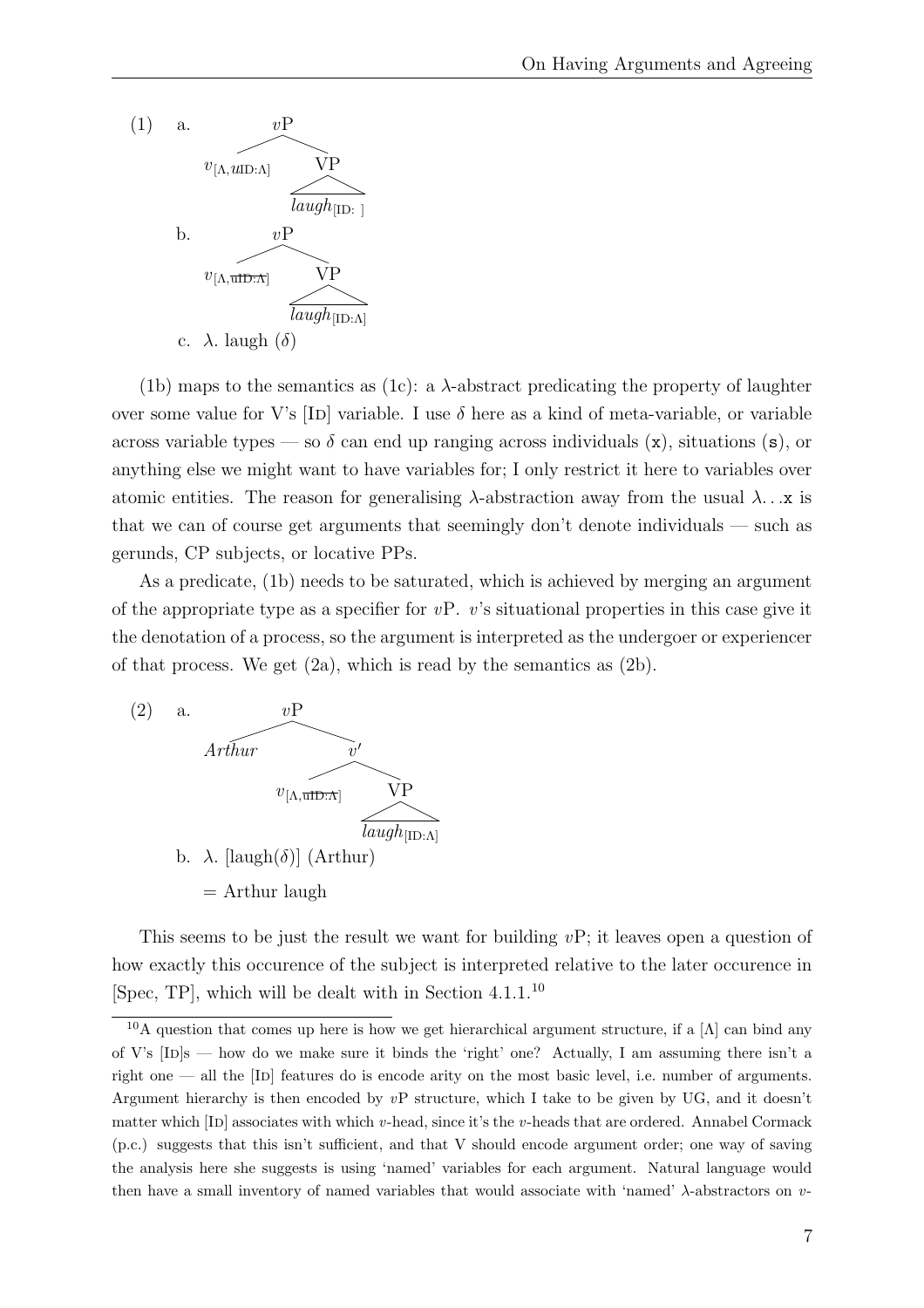## 4 Remerge

That Move or Remerge of XPs in general involves λ-abstraction is argued by Heim and Kratzer (1998); Nissenbaum (1998); Sauerland (1998). In each of these analyses, though, the extra syntax required to set up the relevant structure — i.e. insert the  $\lambda$  — is either unclear (Sauerland) or clumsy (basically counter-/non-cyclic: Heim and Kratzer; Nissenbaum). Here I pursue the theory given above for First Merge to cover these cases also.

I take Remerge to be triggered by exactly the same mechanisms we have seen above for First Merge — the interactions of  $[\Lambda]$  and  $[\text{ID}]$ . I go through this for A-movement<sup>11</sup> in Section 4.1, and I discuss  $A'$ -movement in Section 4.2.

#### 4.1 A-movement

The original EPP just required that TP have a (filled) Spec. Whatever the ultimate reason for this principle, it is clear that if in this system  $[\Lambda]$  features are responsible generally for creating specifiers, then we have to deal with it using  $|\Lambda|$  features.

After (2a), we merge T. If T has to have a Spec, then in line with the discussion above it has to have a  $[\Lambda]$ . In order for this  $[\Lambda]$  to be able to do anything, T needs to be active. I assume that, exactly like v, T is active because it hosts a  $|u\text{ID:}\Lambda|$  feature. This gives (3).



I assume with Pesetsky and Torrego (2001) that checked features remain available for matching with higher features.<sup>12</sup> The  $[uID:\Lambda]$  on T, then, probes to find matching features. It finds the  $[uD:\Lambda]$  on v and they Agree. This creates a semantic dependency

heads. This would bring  $[D]$  features much closer to traditional  $\theta$ -roles. I mention this as an interesting idea, but I don't go along with it, at least in part because I don't think we can say for sure that Root categories should encode order, given that the whole idea behind them is that they only really have an interpretation in a particular syntactic environment.

<sup>11</sup>As noted in Section 2, I don't really assume a movement analysis of multiple occurences, but A-Remerge just doesn't sound right.

<sup>&</sup>lt;sup>12</sup>In fact I follow Pesetsky and Torrego's more specific claim that checked features at a phase edge (Chomsky 1999) (the phase edge here being v and  $vP$ ) remain available for matching with features in the immediately higher phase; this doesn't really matter here though.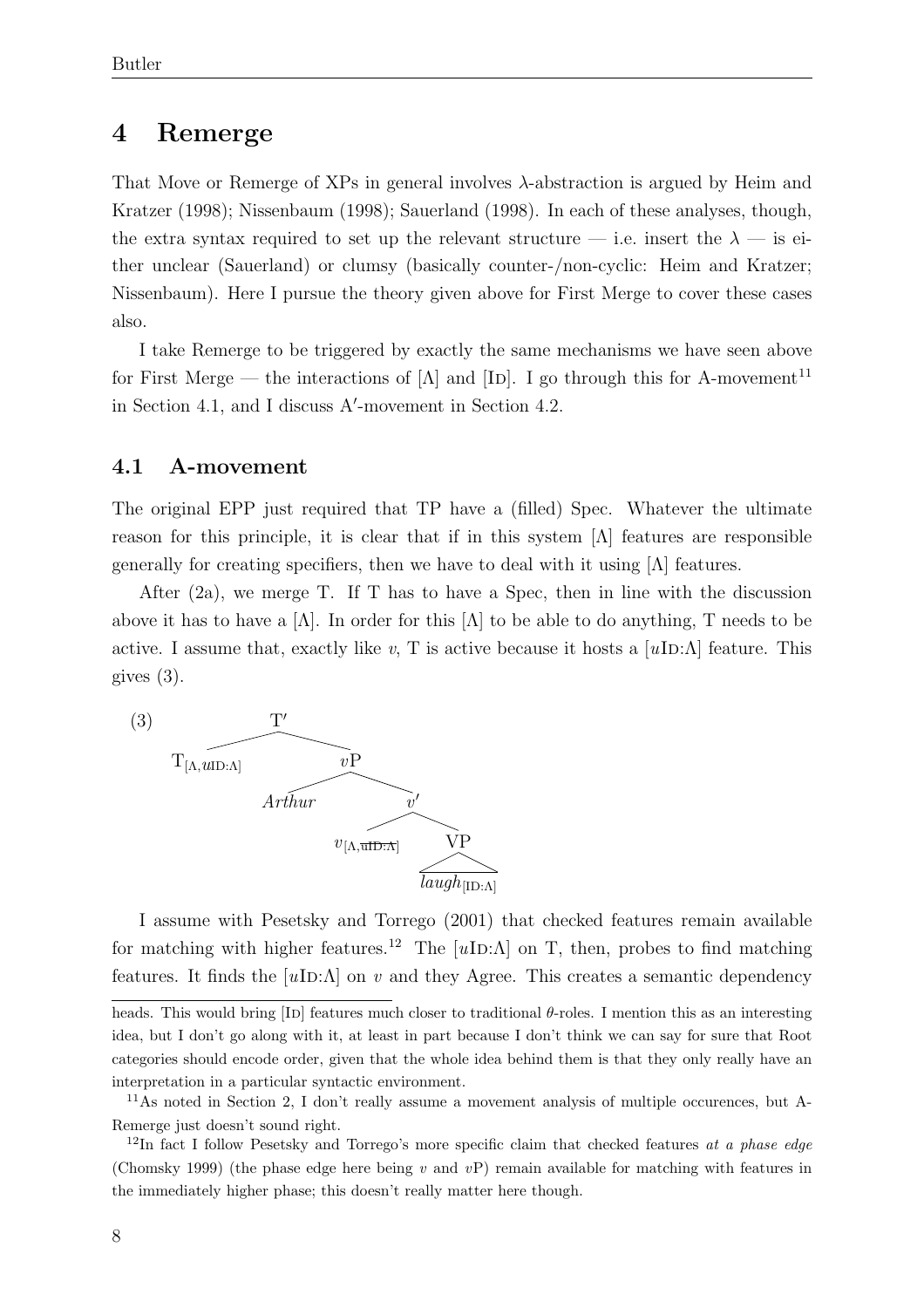between the two instances of the  $[\Lambda]$  feature — essentially, they end up abstracting over the same [Id] variable on V (see Adger and Ramchand 2003 on long distance relativisation for relevant discussion). It is not therefore possible to Merge a new argument at this point since we would in effect be trying to provide two values for the same variable: we can only Remerge the argument we already Merged as the argument for the lower  $\lambda$ -abstract (or something related to it; see Section 4.1.2) or we will get semantic incoherence.<sup>13</sup>

It remains mysterious why T should have a [Λ] feature at all on this view — i.e. it provides no explanation for Chomsky's (1981) principle P (though as stated in Section 1 that isn't the intention of this paper). I take it to be a reflex of something else  $\sim$  case, specificity, or one of the myriad other reasons that have been proposed for the classical EPP.

Two questions come up here:

- 1. For multiple occurences (copies): How do we deal with them?
- 2. For expletives: Why are expletives an option? More specifically: what are expletives in this system, and how do we deal with them?

#### 4.1.1 Multiple occurences

The question regarding multiple occurences is more precisely, what exactly do we interpret? It is sometimes suggested that we interpret one copy in a chain, and ignore the rest. There are known to be problems with this view with respect to partial reconstruction (for  $wh$ -constructions, for example), and in the system I have set out so far there is actually no way it could work: because of the way the structures are built and interpreted, simply ignoring occurences would result in malformed semantics.

I propose instead that, along the lines of Sportiche (2002), we interpret everything which is interpretable; i.e. strong(est) version of Full Interpretation. So we continue (3)

<sup>&</sup>lt;sup>13</sup>It is reasonable to be suspicious of requiring uninterpretable features for 'active' status — cf. Brody (1997); Manzini and Roussou (2000); Roberts and Roussou (2002); etc. It would be quite possible to formulate the dependencies discussed in the text differently. For example, we could have just interpretable [Λ] features on v and T, with no [uID]. Since [Λ] is interpreted as a  $\lambda$ -operator it needs to probe in order to try and find a variable to operate over, otherwise we would have something equating to vacuous quantification, which is generally considered bad. Assume this happens in  $vP$ , and [Λ] finds an [ID: ] feature. It binds it. The [Λ] feature on T probes down, but before it gets to a variable it comes to another  $[\Lambda]$ . We can suppose it can't 'look past' this lower  $[\Lambda]$  for semantic reasons — it would be analogous to having mismatched brackets in a semantic formula. The only thing it can do is to form a semantic dependency with the lower [Λ], meaning they end up abstracting over the same variable, just as in the text. This is somewhat similar to the treatment of A-movement in terms of feature 'attraction' in Manzini and Roussou (2000), though they don't have a  $v$ P-internal subject mediating the dependency; it would be interesting to investigate whether their story for control also carries over to this system. I would still take uninterpretable features, as well as unvalued features, to exist under this view, but not as a necessary condition for creating Agree dependencies. See also fn. 17.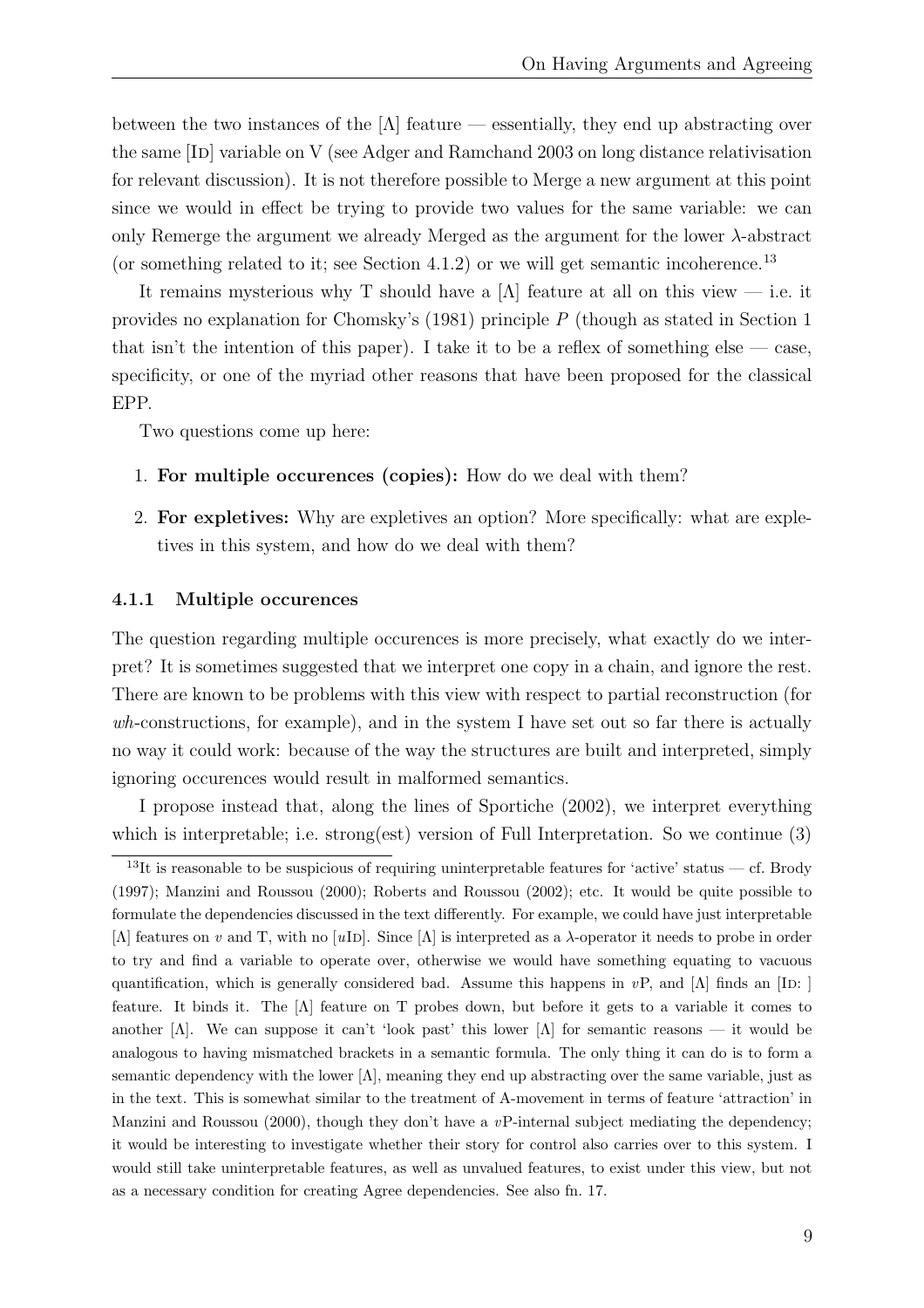by remerging Arthur in [Spec, TP], and get (4).



- $= \lambda$ . [Arthur laugh (δ)] (Arthur)
- $=$  Arthur laugh (Arthur)
- $=$  'Arthur is such that Arthur laughed'<sup>14</sup>

Why would we want to interpret everything? In (4), with a proper name, it isn't immediately obvious that it makes a difference. But when you have a full DP/QP it does.

Sportiche (2002) claims that you don't saturate predicates with DP but with NP — i.e. (for him) another predicate. This NP then associates with some definiteness/quantificational operator higher up in the structure. There are various ways to implement this; contra Sportiche I take predicates to be saturated syntactically by DPs/QPs (since syntactic constituency tests straightforwardly tell us this), but I assume that these have uninterpretable  $[DEF]/[QUANT]$  features which need to agree with interpretable  $[DEF]/[QUANT]$  features higher up — specifically, at the top of vP, and just above TP in CP (cf. Beghelli and Stowell 1997; Hallman 2000; Brody and Szabolcsi 2003). So  $[\Lambda]$  will be satisfied, since it's just a syntactic feature and doesn't need to know anything about the actual eventual semantic interpretation of its argument: it just wants something which could be interpreted the right way in principle (i.e. as atomic). The semantics, though, will pan out based on interpretability, as you would expect.<sup>15</sup>

To exemplify, what this means is that if we had, say, every boy rather than Arthur in (4), where *every* is given its semantic value by a  $\forall$  operator in CP, the interpretation would be something like 'every boy was a boy that laughed' (I will make this explicit in (5)); and ditto for any other quantifier/determiner. As Sportiche (2002) notes, the result of this is that we either derive or represent, depending how you want to look at it, the conservativity of natural language determiners (Keenan and Faltz 1985) overtly in the syntax — on this view, there's no way they *couldn't* be conservative.

<sup>14</sup>I am assuming past tense for concreteness.

<sup>&</sup>lt;sup>15</sup>This means the derivation in  $(1-4)$  is actually a little more complicated than presented since it should take into account [DEF] to give *Arthur* the right denotation. This would work just along the lines seen in (5).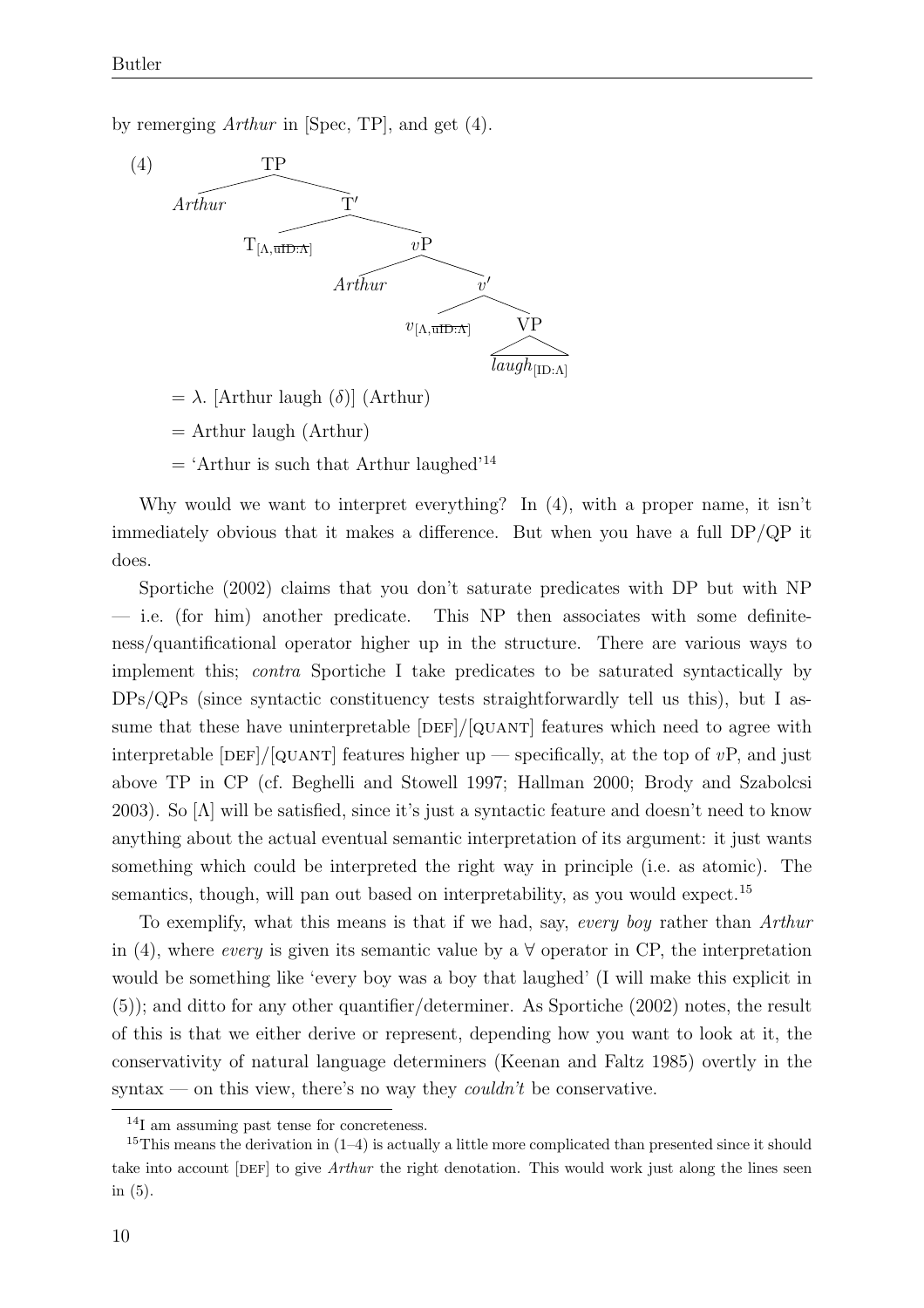Formally, we can obtain this result by taking  $\forall$  to be another possible value for [ID]: a feature [Id:∀] will result in the selective binding of the variable it associates with by a higher  $\forall$  operator. A derivation for this kind of structure is shown in (5).

In  $(5a)$ , the (syntactic) predicate v' is satisfied by the QP every boy. Boy introduces another [ID] feature into the representation, and every introduces a  $[u\forall]$  feature.<sup>16</sup> In (5b) the QP is remerged in [Spec, TP] in essentially the same way, like Arthur was above; in (5c) the interpretable  $|\forall|$  is introduced and binds the relevant [ID]s by way of its  $[uD:\forall|$ feature.<sup>17</sup>

(5) Every boy laughed



<sup>&</sup>lt;sup>16</sup>Explicitly, I presume that *boy* introduces an unvalued [ID: ], and that *every* introduces  $[u\forall,u\text{ID}:\forall]$ : matching occurs, and  $[ID: ]$  is valued as  $[ID:\forall]$ , just as for the discussion of matching of  $[ID: ]$  and  $[Λ]$ above. I leave the notation of this off the trees, for fear they become confusing.

<sup>&</sup>lt;sup>17</sup>As in fn. 13, we could again probably get away without making things active via uninterpretable features:  $\forall$  needs to Agree with some [ID] feature(s) to be interpreted, so it probes for them. It will only be able to Agree with  $[ID:\forall]$  or  $[ID:]$ , though, given the way matching works, so it will bind past any differently valued  $[ID]s$  it comes across, basically buying us relativised minimality — see Section 5.

I leave aside the question of whether we want to do some kind of covert movement of the QP to [Spec, ∀P], since I think this is probably independent of anything specific to the story proposed here.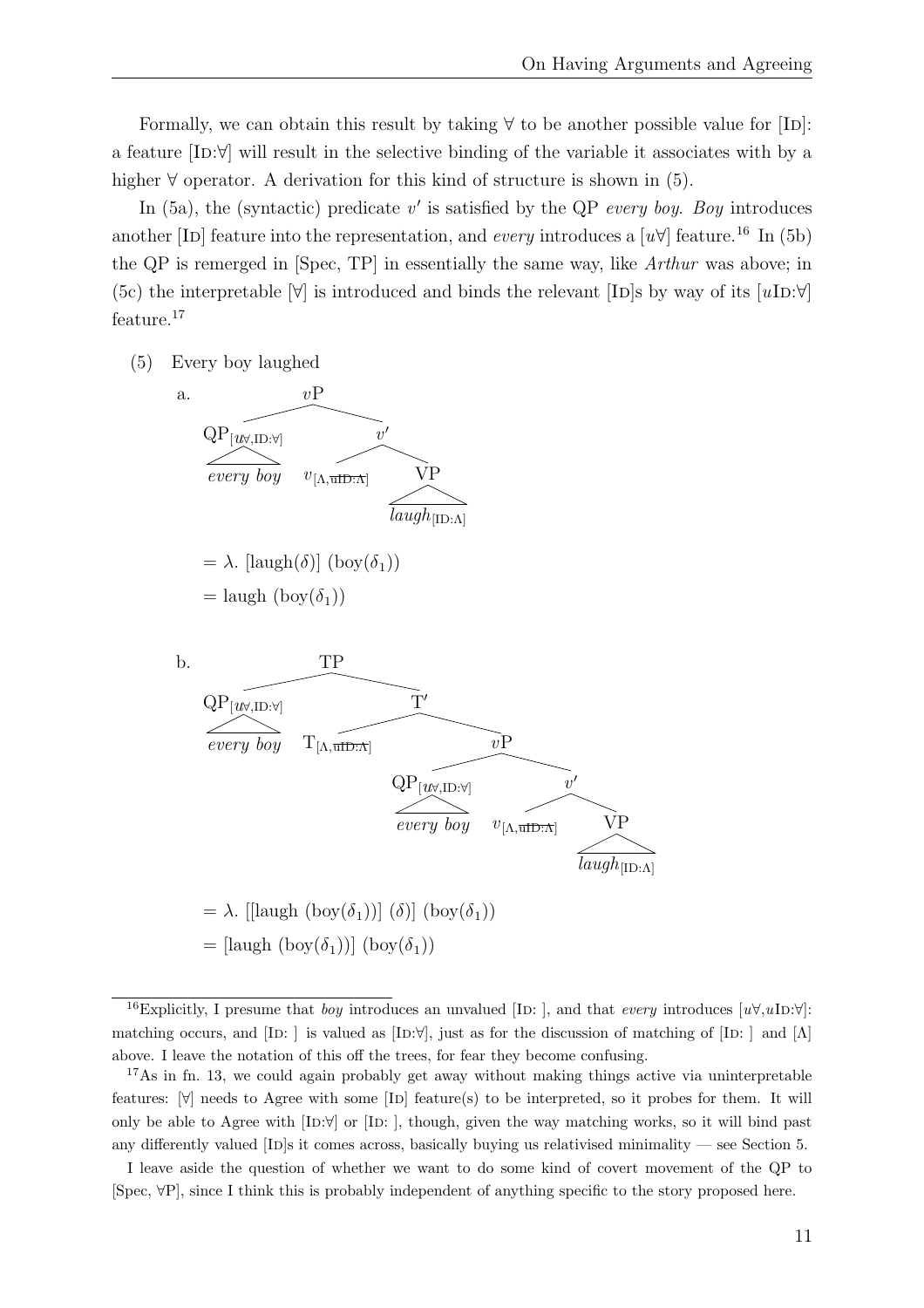

 $= \forall$ . [laugh (boy( $\delta_1$ )] (boy( $\delta_1$ ))

= 'for every  $\delta_1$  such that  $\delta_1$  is a value for boy,  $\delta_1$  is a value for a boy that laughs'

The syntax–semantics mapping looks idiosyncratic here: for example, in (5a) a  $\lambda$ abstract wanting an atomic argument is being satisfied by  $boy(\delta_1)$ , which looks like it should be a predicate. However, on the view espoused here it isn't actually a predicate per se, because the variable isn't bound by a  $[\Lambda]$ , and this is what I claim makes predicates. Rather,  $\frac{boy(\delta_1)}{s}$  is something more like an unspecified value for the property 'boy' — i.e. some (unspecified) member of the set of boys.<sup>18</sup>

This looks odd under standard assumptions if we have a universal, but actually it is treating all quantified NPs exactly like Heim (1982)-style indefinites. That is, any quantified NP here just provides a variable and a restriction for that variable. Rather than being an indefinite subject to abstract ∃-closure, though, when we have an overt quantifier like every we get an 'indefinite' that is (necessarily) subject to binding by a higher  $\forall$  operator because its [ID] feature specifies this (because of the way the QP was built; see fn.  $16$ ) — i.e. it is selectively bound.

#### 4.1.2 Expletives

As to the question regarding expletives, it really depends how we view them. If they really are expletive, i.e. meaningless place-holders, it isn't obvious at all how this system could deal with them — we could say the 'real' subject LF-replaces/adjoins or whatever, but this gives definiteness/specificity effect problems. However, this is not necessarily a sensible view of expletives anyway, as (like Chomsky's view of EPP features) it assumes that expletives are essentially non-semantic, despite having clear and well-studied semantic effects.

<sup>&</sup>lt;sup>18</sup>The relevant distinction is that between sets and characteristic functions of sets.  $Boy(\delta)$  is basically picking out an unspecified member of a set; a predicate like  $\lambda$ . *laugh(δ)* on the other hand is the charateristic function of a set — a function from members of a set to truth values.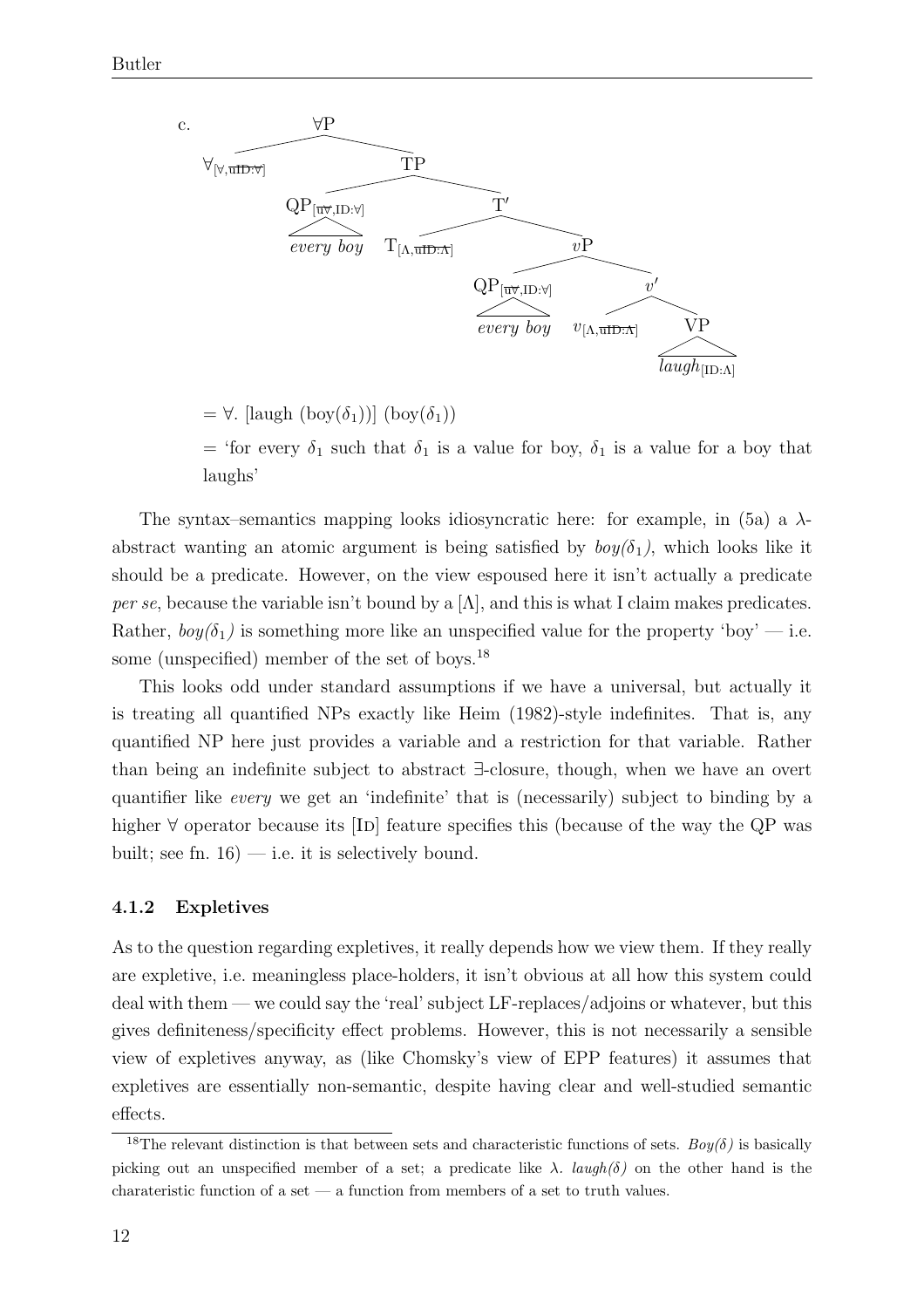Various people have convincingly propounded an alternative view of expletives that does take into account their semantic effects, where they relate not to the subject of  $vP$ , but rather its situation interpretation. Higginbotham (1987) treats expletives as overt existential quantifiers over the event variable of Davidson (1967); Stowell (1991) treats them as overt existential situation argument QPs (more like Kratzer's 1995 event argument), merged as the outermost argument of vP and thus selected (essentially because of locality) for raising by EPP on T; Ramchand (1996) treats them similarly, as the (raised) overt realisation of Kratzer's (1995) event argument. These can all be seen as different instantiations of basically the same idea, that expletives function as event anchors.

We can get this in the current system in the following way, which corresponds most closely to Stowell's approach. Stowell (1991) follows Kratzer (1995) (who herself follows on from Davidson's classic 1967 paper) in assuming that (some) verbs take in addition to their 'usual' arguments (subject, object) an event argument, which I shall refer to here as a situation argument <sup>19</sup> (see fn. 3). This argument is the highest argument in the verbal complex, and is usually not overtly realised. Its function in my terms is to formally assign a value to the macro-situation denoted by the composed sub-situations in  $vP$ , with the purpose of making it explicitly available for operations such as binding (in the form of ∃-closure).

If this is genuinely an argument, then it should be introduced in the same way as other arguments: via an  $[ID:]$  feature on the Root V. (This will obviously make the derivations presented so far a little more complex, but not substantively different.) This in turn entails an additional v-level head, which I will notate as  $Event<sup>0</sup>$  (cf. Travis 1994) simply for clarity, without intending to claim that it is formally distinct from the other  $v$  heads. We can say that Event<sup>o</sup> has the denotation of a spatiotemporal location, and that any variable associated with it therefore has the value of the 'holder' of that spatiotemporal location (in the same way that an argument of a state-denoting  $v$  head is interpreted as the holder of that state; an argument of a process-denoting  $v$  head is interpreted as the undergoer of that process; etc.). Given the compositional nature of the  $v$ -layer, this will be interpreted as the location for the whole complex below it, in the same way that a cause-denoting  $v$  on top of a state-denoting  $v$  will be interpreted not just as a cause generally but a cause of that state. Event<sup>o</sup> on top of this would give us the location of the cause of the state. In order for Event<sup> $\degree$ </sup> to be associated with the [ID: ] on V, we want it to be active. Just as for v in the examples so far, then, we assume it has a  $[u]$ D: ] feature. Given that the situation argument is generally covert, we don't take Event<sup>o</sup> generally to have a  $[\Lambda]$  feature. So what happens?

We have a structure like  $(6a)$ . V has introduced two  $[ID: ]$  features. One of these has

 $19I$  disagree here and assume that all verbs take a situation argument; the distinction between eventivity and non-eventivity is then encoded by distinguishing different types of situation that this argument can  $denote$  — event, state, etc. — as in Kratzer (1996).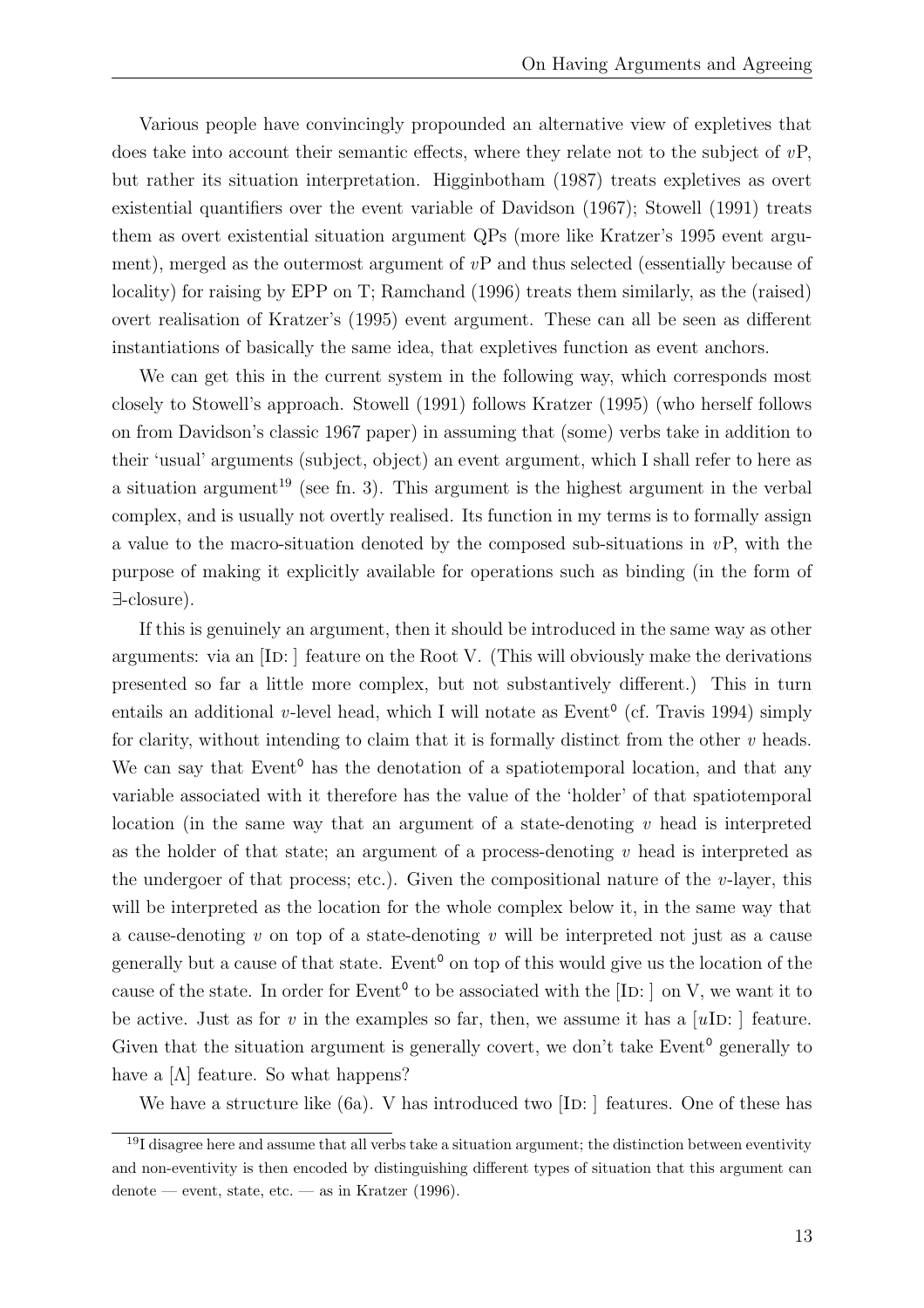been bound by  $[\Lambda]$  on v, creating a predicate that has been satisfied by Merge of Arthur as Spec. The other has matched with the  $[u**ID**:]$  on Event<sup>o</sup>, but has not been valued (bound). It is thus a variable over holders of the spatiotemporal location of the process of Arthur laughing. As a variable it is available for binding, and I make the pretty standard assumption that it is bound by ∃-closure. I will represent the operation of ∃-closure simply by merging in an existential operator ∃ at this point, without further discussion.  $\exists$  introduces an interpretable  $[\exists]$  feature and an uninterpretable  $[u**II**]:\exists]$  feature, in line with what we saw for  $\forall$  in (5) above. [uID: $\exists$ ] probes for matching features. It finds the [uID: ] on Event<sup>o</sup>, matches it, and values it [uID: $\exists$ ]; given the Agree relation that already obtains between Event<sup>o</sup>'s [ $u$ ID: ] and V's [ID: ], V's [ID: ] is also valued [ID: $\exists$ ]. We have (6b).



This is how I take ∃-closure to work in the cases seen so far. For expletive constructions, I follow Stowell in taking expletive there to be (in my terms) an existential QP over situations, realised as an overt argument of Event<sup>o</sup>. The derivation is then as in (6b), following just the same lines as the derivation featuring QP every boy in (5).

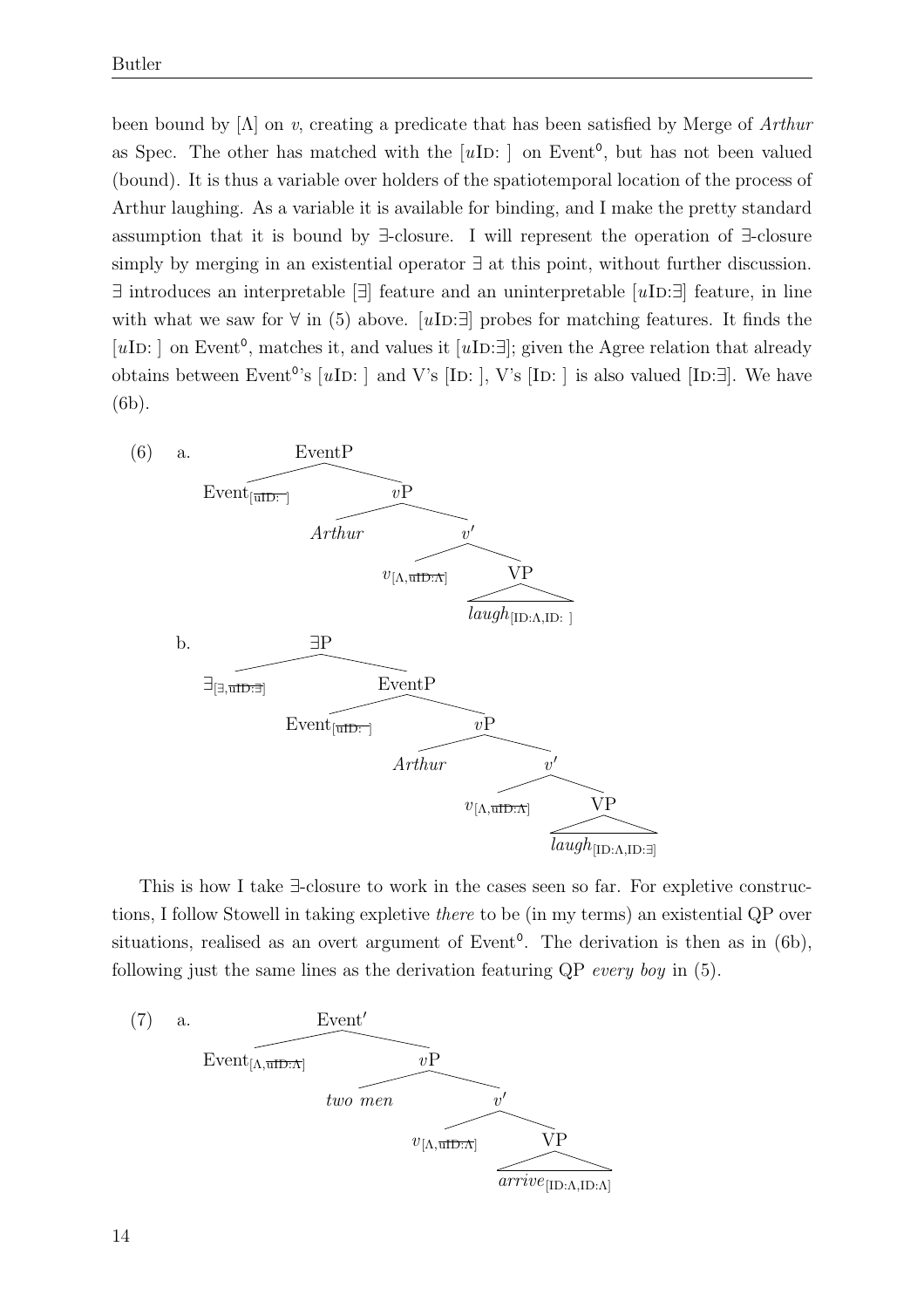

(7c) means something like 'there exists at some spatiotemporal location an event of arrival by two men'. We Merge T, and the derivation continues basically as we have already seen: T probes and finds matching  $[uD:\Lambda]$  on Event<sup>o</sup>. They Agree and a semantic dependency is obtained between [ $\Lambda$ ] on T and the [ID: $\Lambda$ ] on V that is bound by Event<sup>o</sup>'s [Λ]. We thus have to Remerge there as [Spec, TP] for the same reasons we had to Remerge Arthur in (4) and every boy in (5). As to deriving the right word order, I adopt the standard position that V *arrive* moves up to the highest v-level head, i.e. Event<sup>0.20</sup>

#### $4.2$ -movement

What about A'-movement? Again, we can't say anything but that it has to work in the same way.

A question then arises, though, as to why it is different from A-movement (if we accept the arguments that it is). I suggest this is down to the landing site of the movement: A-movement is movement that lands in an A-position<sup>21</sup>; A'-movement is movement that

 $^{20}$ It has been pointed out to me that I predict the possibility of transitive expletive constructions (TECs) universally on this view, and therefore have a problem when it comes to languages, like English, that don't have them. In fact, I don't really have any more of a problem than anyone else since any story for expletives needs to explain this distinction. It seems to me, also, that predicting TECs universally, and then having to explain the exceptions, is the right way to go, rather than treating TECs as the exceptions, since it gives us a more general theory.

<sup>&</sup>lt;sup>21</sup>Of course, questions obtain in a minimalist framework as to what an A- or an A'-position actually is.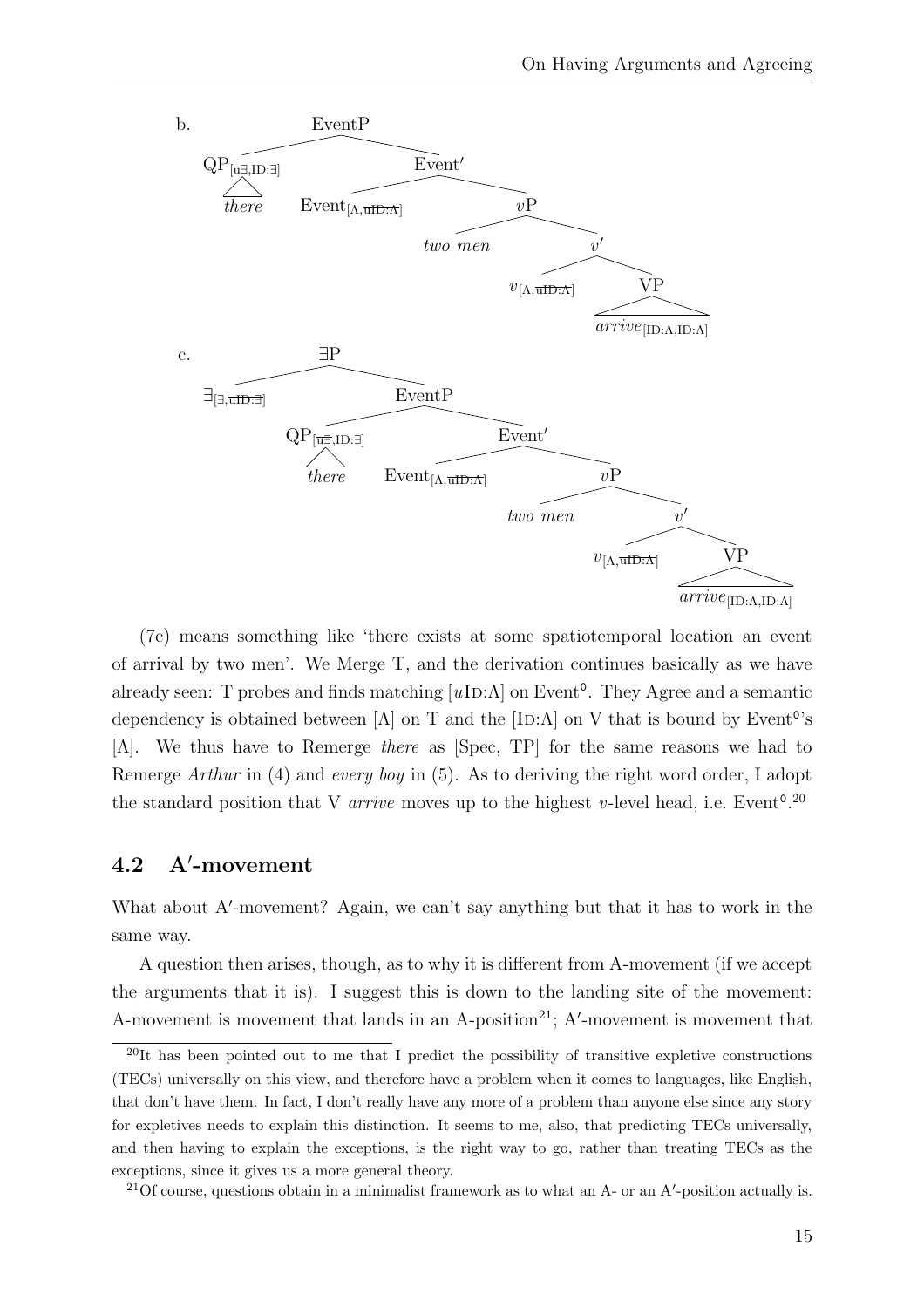lands in an A'-position. Is there a difference between A- and A'-positions that would lead to the empirical differences? I claim yes: A-positions are in the DOMAIN of a phase, whereas A'-positions are in the EDGE of a phase. Why does this matter?

By assumption, only the edge of a phase is visible to higher operations (Chomsky 1999; etc.). A-movement, being not in the edge but in the domain of a phase (i.e. below the edge) therefore has to stop as soon as its phase is evaluated, whereas A'-movement can keep going, edge to edge to edge (successive cyclic movement). With edge to edge dependencies, each position is derivationally linked to the one below, creating a series of semantic dependencies right down the tree to the base position of the movement (the tail of the chain) (see discussion in Section 4.1.1 above of the dependency between the  $[\Lambda]$ on T and the [Λ] on v, and Adger and Ramchand 2003 on long distance relativisation in Gaelic, for details). These dependencies will be active right until the edge of the phase containing the uppermost element (the head of the chain) is evaluated. There is therefore much more freedom with regard to interpretation in these cases (reconstruction etc.), as compared to the A-movement cases where the position of the moved element is typically 'frozen' much sooner.

Apart from this, something extra needs to be said to get relativised minimality effects. In certain cases, we need to 'see past' arguments that are close to get to ones further away: for example in an English object wh-question we need to Remerge the wh-object 'past' the subject, although both will involve a [Λ] at some level on this story. I take it that this boils down to what exactly it is that's probing: for A-movement I have assumed that all that is probing is  $[uI D:\Lambda]$ .<sup>22</sup> [uID: $\Lambda$ ] should be able to see either an [ID] feature or a [Λ] feature. We thus get local Remerge — so I assumed in Section 4.1.2 that T raises whatever is the highest argument in  $vP$ , whether this is the canonical subject or an expletive, basically because of locality between the  $[uD:\Lambda]$  on T and the highest  $[\Lambda]$ in vP. In a wh-construction, though, I take it the probe would be  $[u**ID:WH**]$  which would have no reason to be sensitive to  $[\Lambda]$ -related features on T, and thus the subject. (Cf. the treatment of  $\forall$  in (5) above, where [uID: $\forall$ ] probed for  $\forall$ ] or [ID: $\forall$ ] features — it could thus have seen past an indefinite subject to a universal object, had that been the structure.) We still need a  $[\Lambda]$  on C to trigger/interpret the Remerge of the wh-phrase, but this is in a sense secondary to the Agree between the probing  $[u**IDENTIFY**]]$  and the wh-phrase something like Pesetsky and Torrego's (2001) claim that the EPP feature should be seen as a subfeature of a feature.

I am not really concerned about this here, but for those who are, for concreteness I will take A-positions to be case positions, A'-positions to be non-case positions, in addition to the distinctions discussed in the text.

 $22$  If the discussion below of A'-movement is right, then maybe we want to say that actually case, or specificity, or whatever you choose to believe is ultimately responsible for the subject having to Remerge, is the feature that is relevant for probing, and  $[\Lambda]$  is somehow parasitic on this, as I claim for A'-movement in the text.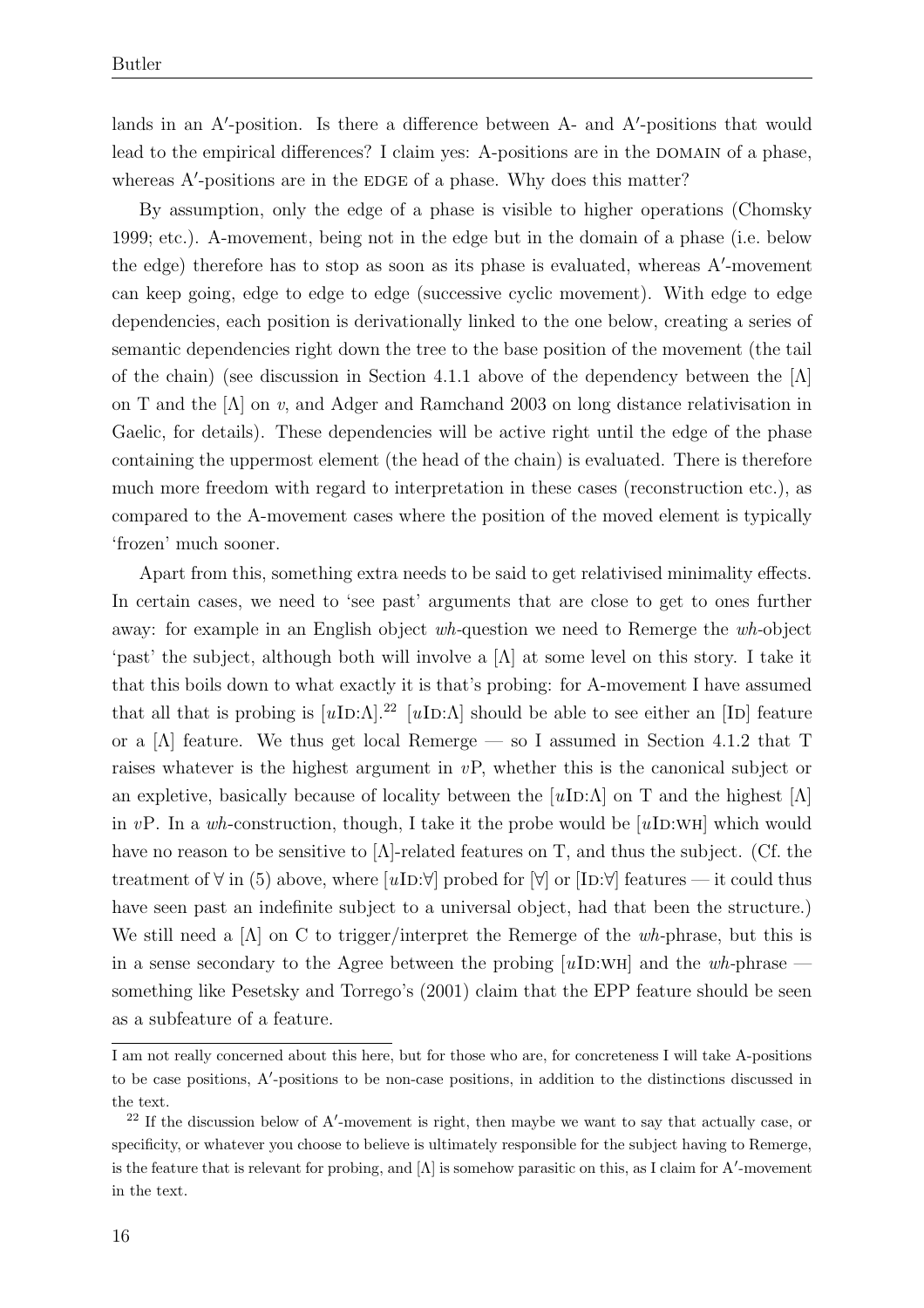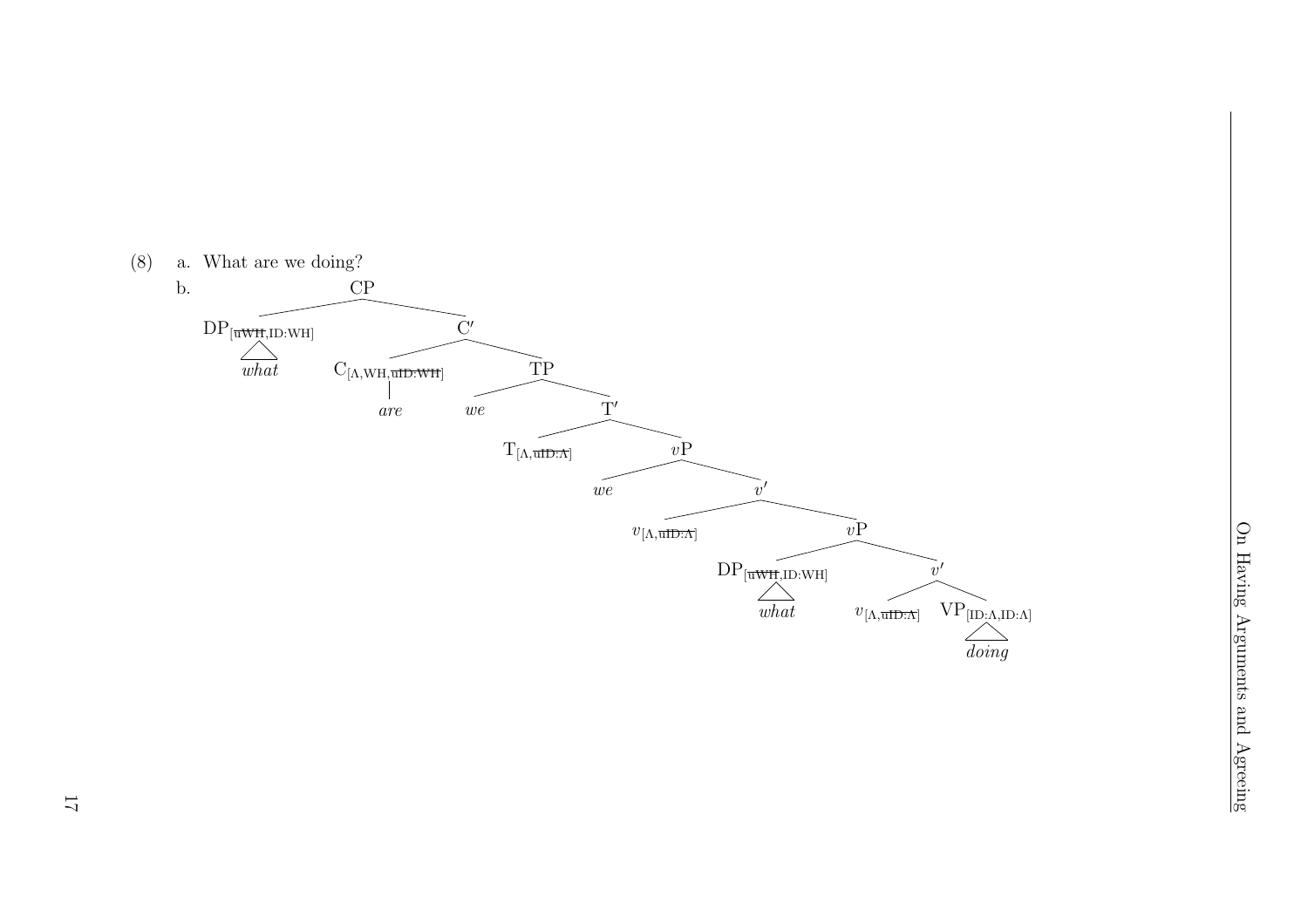So in (8b), C hosts  $[\Lambda, \text{WH}, u \text{ID:WH}]$ . Being active, this probes for matching features, and finds (some of) them in  $[uWH,1D:WH]$  on the wh-DP. Agree takes place. This still leaves  $[\Lambda]$  on C. To Remerge what,  $[\Lambda]$  has to Agree with the  $[\text{ID}:\Lambda]$  on the internal v head that introduced what in the first place, in order to be interpreted as a  $\lambda$ -abstract over the same variable. Since  $[\Lambda]$  on C is not in itself active, this can only happen parasitically.

For this to be able to happen, it looks like we have to allow that a probing feature gives its feature bundle access not just to the feature bundle that it Agrees with, but also, if it is Agreeing with something in Spec, to the feature bundle in the head that it is specifier of, presumably as a reflex of general Spec-head agreement.<sup>23</sup> As mentioned in fn. 22, this may hold not just in A' cases, but also in the general case if  $[\Lambda]$  Agree is parasitic in A-movement too. This may seem undesirable; alternatively it may point to the correctness of a Starke (2001) view wherein the distinction between heads and Specs is neutralised, and a category can project either as an X (traditional head) or as an XP (traditional Spec). Working out the alternative architecture this would require would take me too far afield here.

## $5$  No  $[\Lambda]$

So how does this differ from previous claims that EPP effects/EPP features are tied in to predication? These come in two main varieties:

- 1. Predication is read off syntactic configurations (Williams 1980; Rothstein 1983; Heycock 1991). All these boil down fundamentally to the idea that the syntax reads any maximal projection as a predicate, which needs to be saturated.
- 2. Predication is instantiated by a specialised head Pred (Afarli and Eide 2001; cf. Bowers 1993; Svenonius 1994). On this view, VP would denote not a predicate but a property, which is converted to a predicate by a predicative head Pred selecting it.

The first proposal, which generalizes to the principle that the syntax reads anything that is the right configuration (which for me would be any  $X'$  rather than any  $XP$ ), doesn't fit in with various claims made so far. For example, I assumed in Section 4.1.1 that NPs didn't necessarily denote predicates, but could just denote sets (see fn. 18). Of course this may not be the case, but certainly we see NPs that, if they are predicates, don't take arguments. Whether this is a problem probably depends on what other assumptions you make. More specifically problematic, I treated [Λ] features as optional in Section 4.1.2, so that Event<sup>o</sup> could either Merge an expletive if it had  $[\Lambda]$ , or just be subject to ∃-closure if it didn't. The analysis of expletives I presented was radically different

 $^{23}$ Perhaps also vice versa — i.e. a probe that finds a head goal may have access to that head's Spec.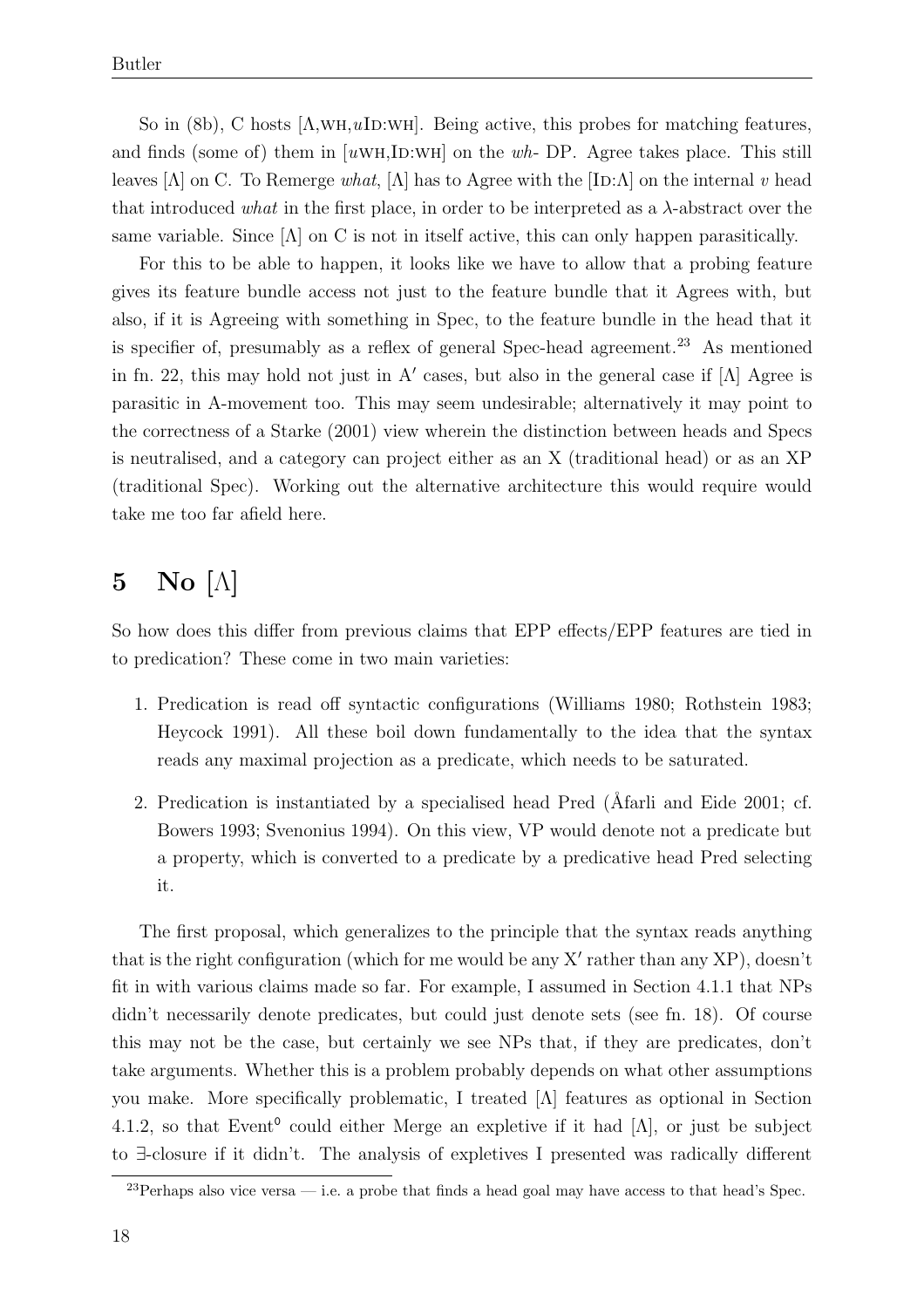from that proposed by any of the authors cited here, but below I will suggest that  $[\Lambda]$  is optional in the general case too. If this is on the right track, there is no way we could deal with EPP effects just in configurational terms.

The second proposal allows for such optionality, inasmuch as the head Pred can be assumed either to appear or not to appear. However, it isn't really clear that this is getting us anything that treating predication featurally doesn't, other than more structure. In addition, Afarli and Eide only assume a Pred head over VP. They also take higher layers of predication to obtain, at the IP and CP levels, but they take these to be instantiated just by the heads I and C themselves. There is a major inconsistency with this, and there are two ways of fixing it: one is to say that in fact I and C also may be selected by a Pred head; the other, akin to my claims here and seemingly more minimal, is to say that I and C can instantiate predication just when they have the relevant features, and to extend this to V too. One thing that has been claimed to give empirical support to the PredP view is that we sometimes see morphemes that can be analysed as the Pred head, distinct from the verb. However, when this is so, it is just as possible that these morphemes are spelling out just the  $[\Lambda]$  feature on a v head (or other  $[\Lambda]$ -hosting 'light' head, if we are dealing with a non-verbal small clause). An important point is that we don't see such morphemes over I or C, even when we clearly have predication going on at these levels. Again, then, the general case for positing a specialised (optional) Pred head is weakened.<sup>24</sup>

EPP features are quite generally taken to be optional for at least some cases. If we equate these with  $[\Lambda]$  features, then we buy the optionality of predication straightforwardly. We already saw this with expletives: I examine the consequences further here, sketching a proposal where the lack of a  $[\Lambda]$  binder for  $[\text{ID}:]$  gives us implicit arguments like PRO.

#### 5.1 Alternative binders

If there is no  $[\Lambda]$  binding  $[\text{ID}:]$  it needs to be bound by some alternative binder, such as external quantificational elements like adverbs or closure operators, or anaphora — since otherwise we would have free variables hanging about and giving us bad semantics. The quantificational options are standardly assumed for the situation argument  $[ID: ]$  that associates with Event 0 , anaphora less so; I argue here that both options are available for the  $\text{ID: }$  is that associate with the v heads.

 $24$ Another difference between the approach here and both the other approaches — or at least the instantiations of them cited — is that in those approaches, expletives don't really semantically saturate the predicate: they just fill up a 'syntactic' argument slot, and leave the semantics to sort it out later. If there is really such a strong correlation between EPP effects and predication as they claim, then this is something of an anomaly. In my approach, expletives are brought fully into line with other other arguments, filling argument slots in exactly the same way, both syntactically and semantically.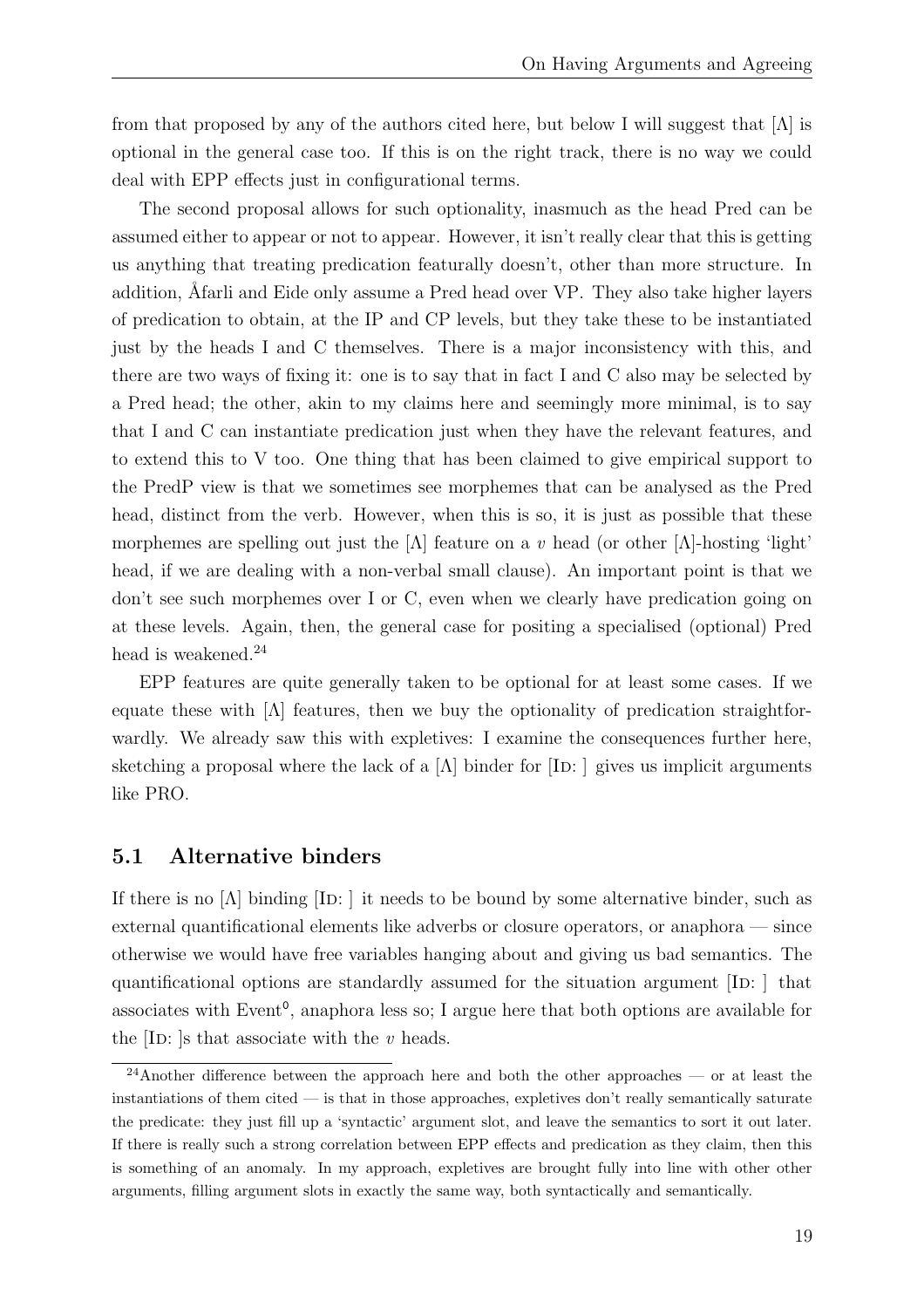What status would these [ID: ]s end up with on this view? It would depend on what was doing the binding:

- 1. If [ID: ] was closed off, it would have the interpretation of some kind of 'abstract  $argument'$  — so on a cause-denoting v we would interpret it as some kind of abstract causer, we wouldn't know what. Interpretation should vary predictably depending whether it was existentially or generically closed.
- 2. If it was otherwise quantified over, say adverbially, it would be similarly construed as a quantified-over abstract argument, its interpretation depending on what was doing the quantification.
- 3. If it was bound by anaphora, it would refer back to its antecedent.

I propose that generic closure of  $[ID: ]$  gives us  $PRO_{ARB}$ ; anaphoric binding gives us control PRO; and existential closure gives us the subject of passives. I won't discuss adverbial quantification; see Kratzer (1995) for discussion and references.

### 5.2 PROARB

PRO<sub>ARB</sub> is an abstract argument with arbitrary reference — that is, it says that a predicate is true of more or less any value you choose for that argument. This is usually formalised by giving it (semi-)universal or generic force (though the formalisation varies widely; see e.g. Chomsky 1981; Manzini 1983; Epstein 1984; Lebeaux 1984). The classic example, from Epstein (1984), is (9).

(9) It is fun [PRO to play baseball]

The interpretation here is that if you pick a value for PRO, it will generally be fun for the referent of that value to play baseball. Genericity is often taken to be introduced into the representation by a generic closure operator gen, and I will assume this here. PROARB, then, is basically interpreted as a variable subject to closure by gen. The derivation of this interpretation should clear enough on the theory here:  $v$  introduces a [uID: ] but no [ $\Lambda$ ]. It thus matches with [ID: ] on V, but doesn't value (bind) it.

If we take infinitives to lack TP and CP (cf. Wurmbrand 2001 for references and a recent version of the claim that this is true for at least some cases), that's it; if we take them to have TP and CP then we introduce T, which has on it [uID: ] but no [ $\Lambda$ ], just like v; T probes and matches its [uID: ] with that of v as we have already seen. Either way, GEN is introduced with features  $[GEN, uID:GEN]$ . It probes, finds the lower unvalued  $[uI<sub>D</sub>: ](s)$  and they match. A dependency is created, with the result that GEN ends up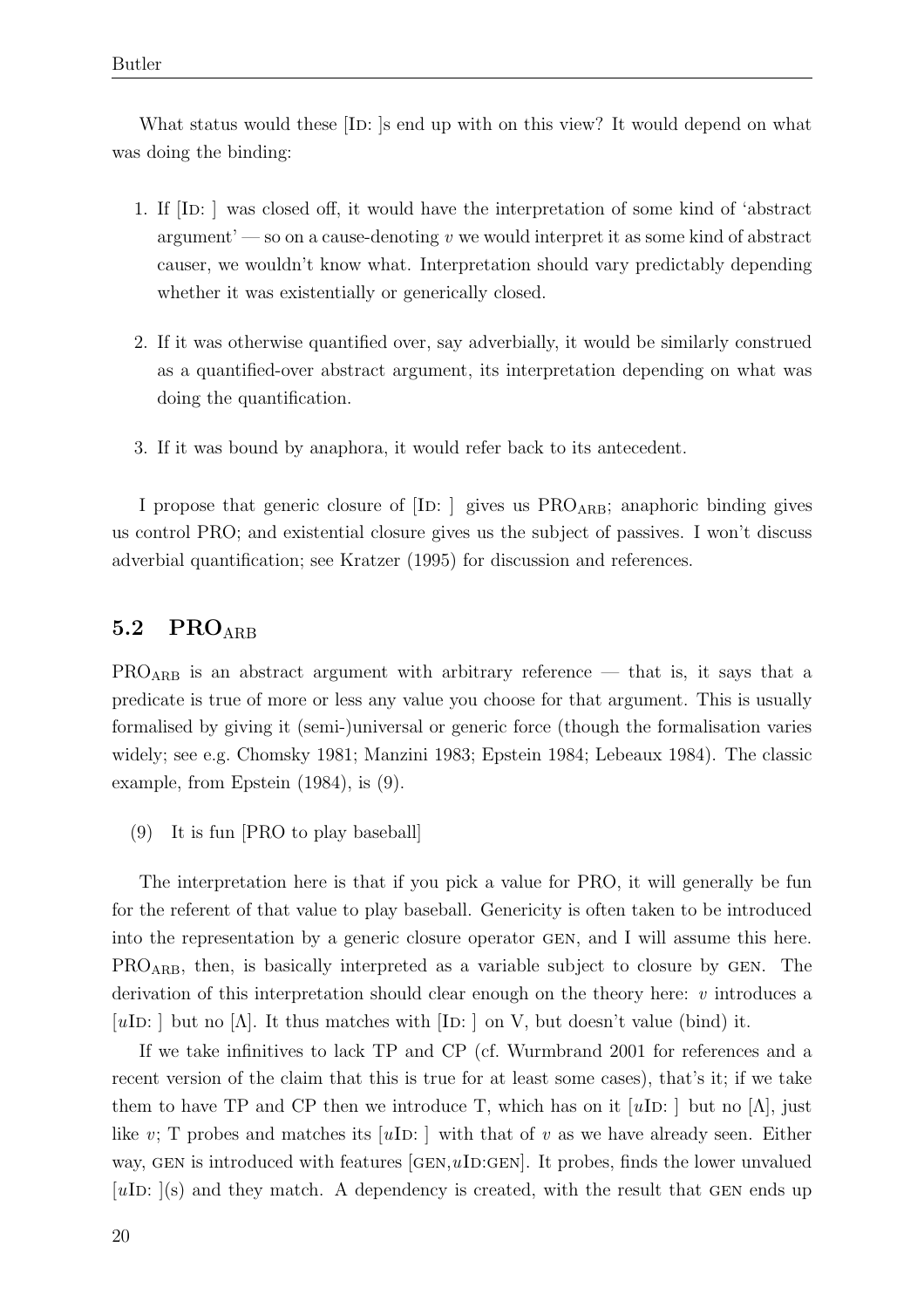valuing and binding the  $[ID: ]$  on V as  $[ID:GEN]$ . We get the interpretation usually notated as  $PRO<sub>ARB</sub>$ .<sup>25</sup>

#### 5.3 Control PRO

Control PRO is an abstract argument whose interpretation is not fixed by gen (or whatever we may take to impart arbitrary reference to  $PRO_{ARB}$ ) but rather by anaphoric reference to some higher element: the subject or object of the immediately higher clause, as in (10a–10b).

- (10) a. Susan<sub>i</sub> promised Arthur  $[PRO_i]$  to wash the dishes
	- b. Susan believed Arthur<sub>i</sub> [PRO<sub>i</sub> to like peanut butter]

The derivation of this reading in the current system should again be fairly clear. Briefly: the derivation would be the same as for  $PRO_{ARB}$  up to immediately before the introduction of gen. In the control case, instead of gen, a control operator is introduced in the matrix  $vP$  (presumably, to be consistent with the other cases, as something like an interpretable feature  $[CONTROL]$ ). A dependency with  $[ID: ]$  on V is created via Agree, and [ID: ] gets valued [ID:CONTROL], receiving an interpretation anaphoric to one of the matrix arguments; which one depending on whether it is a subject or an object control verb.<sup>26</sup>

This general treatment of PRO recalls in some ways the old arguments that PRO is not actually a non-(PF)overt pronoun, but rather syntactically unexpressed — cf. Partee and Bach (1980); Chierchia (1984); Klein and Sag (1985); and particularly Williams' (1985: 314) claim that implicit arguments are 'unlinked . . . argument slots in the argument structure' (see the suggestion in Section 3.1 that the  $[ID]$  features on V correspond to a featural reinterpretation of  $\theta$ -roles).

(1) It is fun (for implicit argument<sub>i</sub>)  $[PRO<sub>i</sub>$  to play baseball]

 $^{25}$ In a very nice paper, to which the current section owes a lot, Bhatt and Izvorski (1998) argue that in fact  $PRO<sub>ARB</sub>$  is just like control PRO, but that it is controlled by a higher arbitrary (often) implicit agument — so  $(9)$  would really look something like  $(1)$ .

They argue that it is actually this implicit argument that is generically construed, so PRO gets a generic construal too by virtue of being controlled. There is then a question of whether the higher implicit argument is also a PRO or what, though; in any case, under this analysis I would analyse the higher implicit argument as being a GEN closed  $[ID: ]$  in the matrix vP, and the lower  $[ID: ]$  (PRO) as being controlled anaphorically by the higher.

 $^{26}$ A more detailed exposition of this might reduce the subject/object control property of the verb to whether the control operator is introduced by the subject-introducing  $v$  head or the object-introducing v head.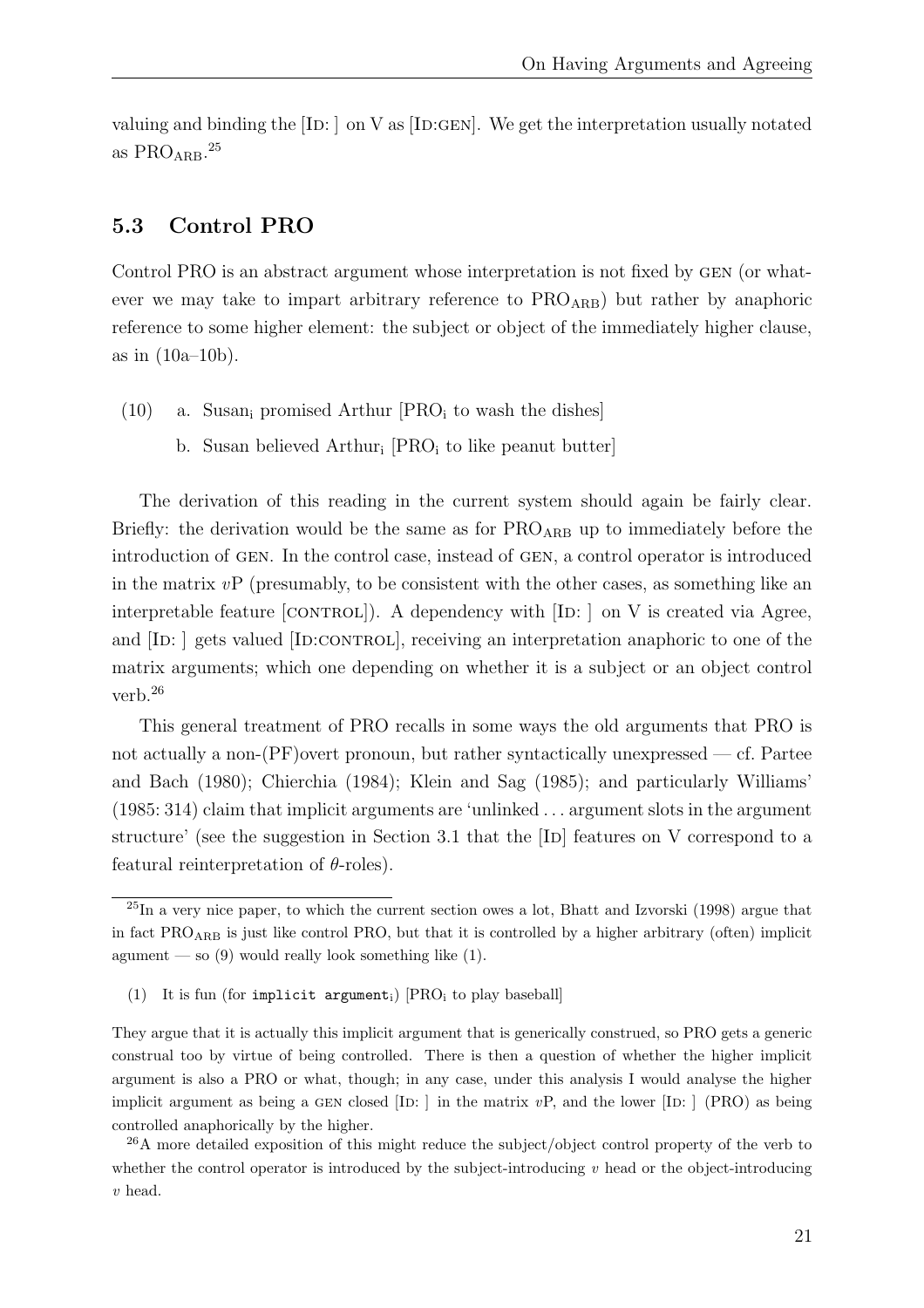#### 5.4 Passive

It is beyond the scope of this paper to propose a complete theory of the structure of passives. However, independently of any detailed proposal we know that the logical subject of a passive, though not overt, needs to be represented at some level: it can license a 'by' phrase that makes its identity explicit (11b); it can control a PRO subject in an adjunct rationale clause (11c); and it can be associated with agentive adverbs such as deliberately (11d).

- (11) a. The biscuit was eaten
	- b. The biscuit was eaten (by Susan)
	- c. The biscuit was eaten (PRO to annoy Arthur)
	- d. The biscuit was eaten (deliberately)

If we suppose that all these properties require a syntactic reflex, not just a semantic representation, then we have also to suppose that the logical subject of a passive has some syntactic reality. Since the system I am proposing provides a strict one-to-one mapping beetween the syntax and the semantics, then this assumption is forced.

I propose that the logical subject of passives is similar to the analysis of  $PRO<sub>ARB</sub>$  that I gave above, where it is a closed-off  $[ID: ]$  variable on V, with the difference that it is closed off by  $\exists$  rather than GEN. If we look at the examples in (11), the implicit subject is clearly interpreted existentially: along the lines of 'there exists some  $\delta$  such that  $\delta$ ate the biscuit'. The derivation would run something like this: V eat introduces two [ID: ] features. The object-introducing  $v$  head is Merged, and it introduces the object the biscuit in the same way that we have seen (for subjects) thus far. The subject-introducing v is Merged and introduces a [uID: ], but no [Λ]. [uID: ] probes and matches the second  $[ID: ]$  on V, but doesn't value (bind) it. As a free variable, this  $[ID: ]$  is subject to ∃-closure, as described in Section 4.1.2, and we get the interpretation given above: 'there exists some  $\delta$  such that  $\delta$  ate the biscuit'. When the [uID: $\Lambda$ ] on T is merged, it probes to find a matching feature. It can't match with the higher, subject  $v$ , because that has been valued [uID: $\exists$ ] by existential closure. It can match with the object v, because that is valued  $[u**ID**: $\Lambda$ ], like itself. There is therefore a semantic dependency created between$ T and the object v. The DP that was Merged as Spec of this v (the biscuit) then must Remerge as Spec of T, exactly as we find.

The implicit logical subject of a passive, then, is represented syntactically on this view as an  $\exists$ -closed [ID: ] variable on V. What about the cases in  $(11b-11d)$ ? Briefly: in  $(11b)$ , I suppose that [ID: ] is valued by something like control out of the 'by' phrase, instead of by  $\exists$  (or perhaps the 'by' phrase forms a restriction for  $\exists$ ). In (11c), I take it that  $\exists$ binds into the adjunct, thus giving the PRO  $[$ ID:  $]$  the same value as the passive subject [ID: ]. In (11d), I take it that the agentive adverb just does whatever it normally does,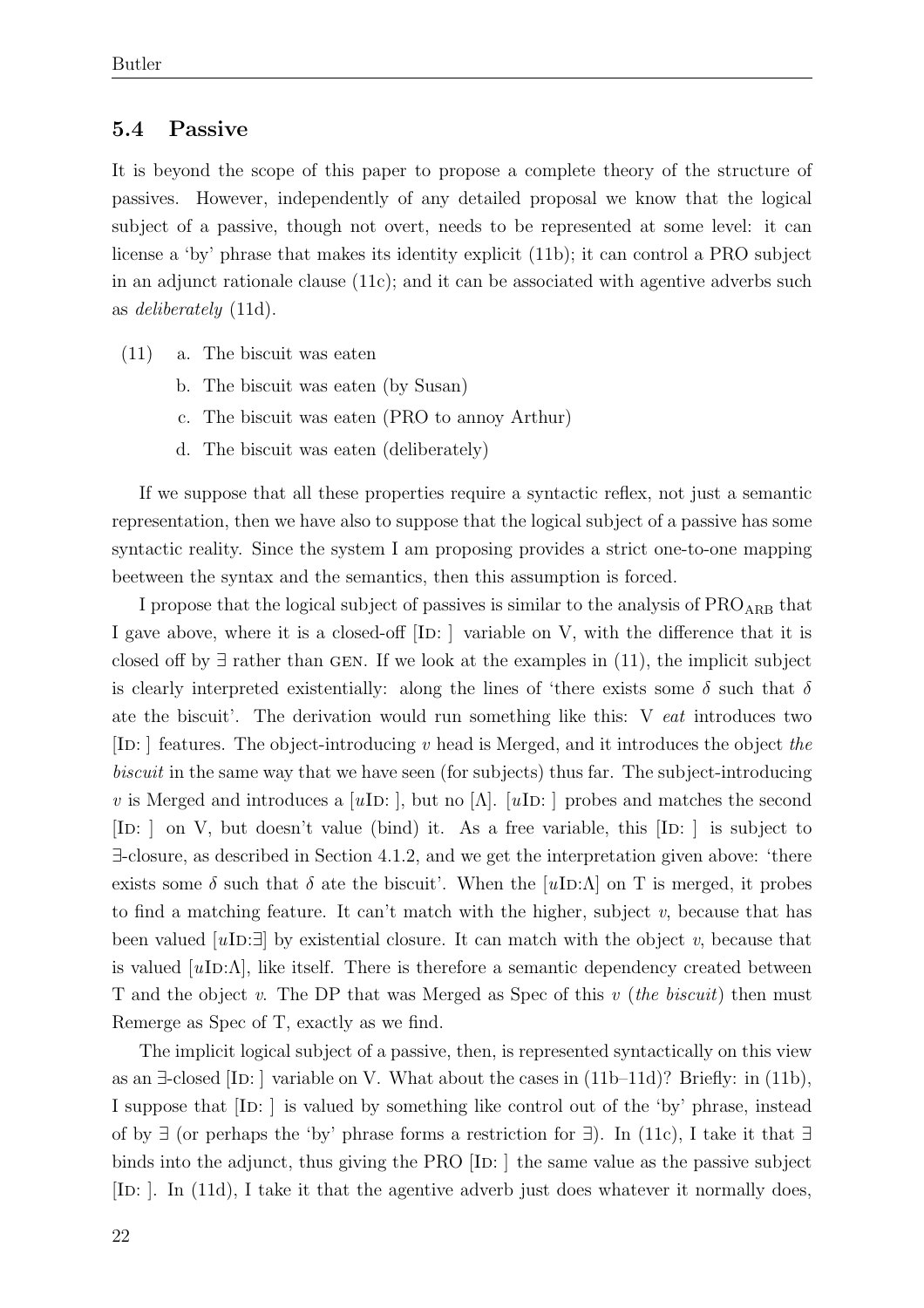not really caring whether the subject is an overt argument or not, as long as agentivity is adequately represented, which it is.

Note that rationale adjuncts also seem to be able to be licensed by the situation argument [ID: ] associated with Event<sup>o</sup>, as in  $(12)$ , from Williams  $(1985)$ .

(12) Grass is green [PRO to promote photosynthesis]

Clearly grass isn't the controller of PRO in the rationale clause; and it doesn't seem sensible to claim that green has an implicit argument like a passive. What promotes photosynthesis is the situation of grass having the property of greenness.<sup>27</sup> That is, it looks like the ∃-closed situation argument is able to control PRO in the infinitive, exactly parallel to the way I am claiming the ∃-closed implicit logical argument of a passive does in (11c).

This kind of treatment of the logical subject of passives is reminiscent in certain ways of that presented by Baker (1988), and also of the 'suppressed arguments' of Grimshaw (1990).

## 6 Conclusion

I have presented a system of argument introduction and interpretation in which the EPP features of Chomsky (2000) are represented as the syntactic [Λ] features of Adger and Ramchand (2003), which map transparently to the semantics as  $\lambda$ . These bind [ID] features, interpreted as variables, introduced on Root V, cyclically creating predicates over the property V denotes. As predicates, these need satisfying, which is achieved by Merge of a DP argument in Spec of the [Λ] introducing head. The same feature is thus responsible both for the introduction (and reintroduction, i.e. Remerge/Move) of arguments, and for their interpretation as arguments.

This has numerous corollaries for argument struture/interpretation generally. First, it is possible to see the [ID] features on V as a featural reinterpretation of  $\theta$ -roles. This brings them into line with the aims of the minimalist program generally, where features are taken to be responsible for as much as we can get them to be, hopefully everything.

Second, because of the way the system is set up, it provides an explanation for the locality of Remerge (=Move) in the cases of the standard EPP on T: the (relevant) featural content of T 'sees' as far as the next  $[\Lambda]$  feature down, which creates a dependency between the  $[\Lambda]$  on T and the  $[\Lambda]$  on that head. They are therefore required to have the same argument, otherwise they would basically be trying to provide different values for the same variable.

Third, it provides a generalised system of binding by operators other than  $\lambda$  (quantifiers, etc.), wherein both selective and non-selective binding can be represented, but

 $27$ This is biologically a naïve statement of the facts, but no matter.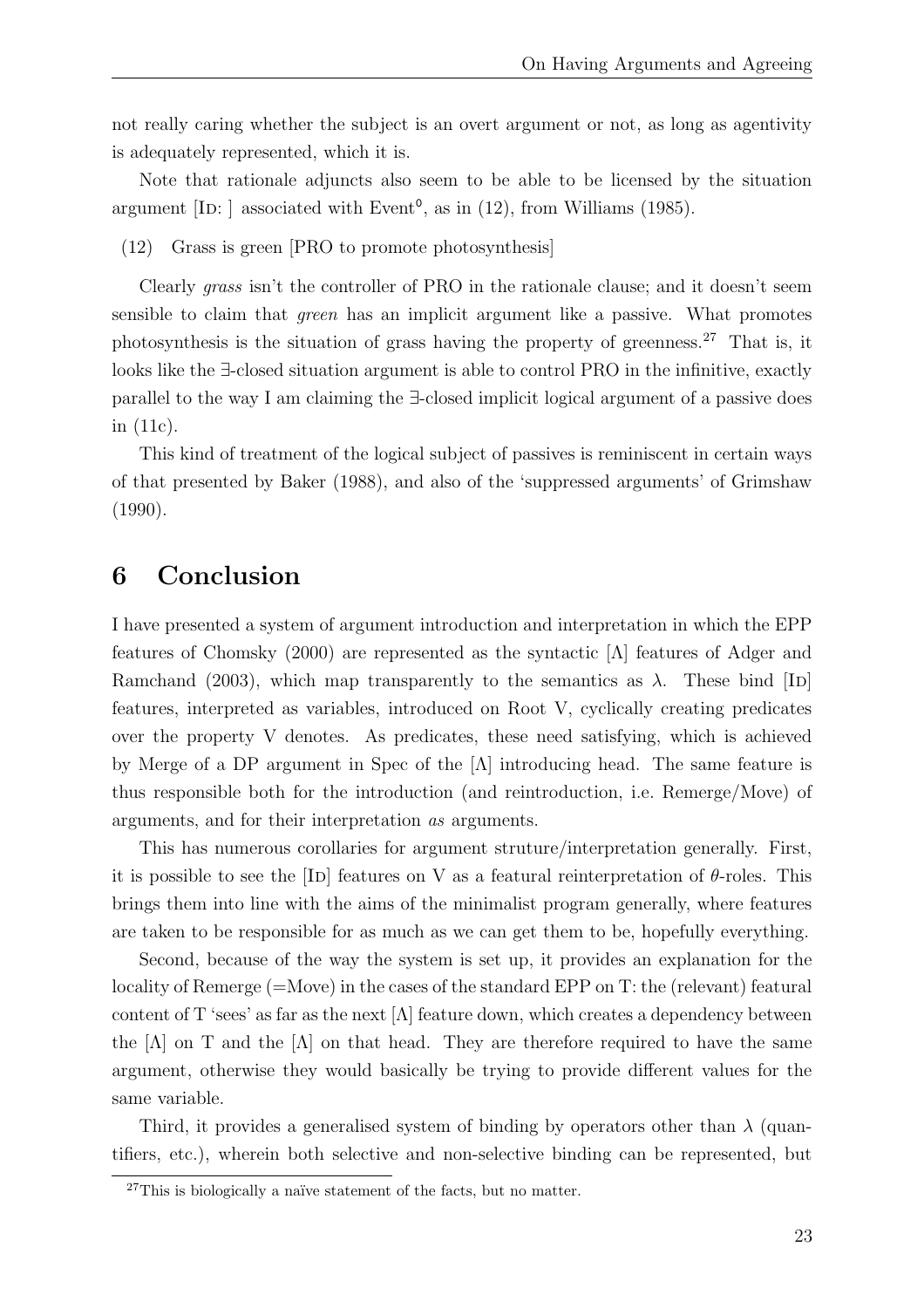where both are derived by exactly the same set of processes. This additionally gets us relativised minimality effects.

Fourth, it provides a simple means of representing ∃/gen-closure syntactically, which helps provide analyses both of expletives and of non-overt arguments generally, including the situation argument, arbitrary and control PRO, and the logical subject of passives.

## References

- Adger, D. and G. Ramchand (2003). Merge and Move: Wh-dependencies revisited. Ms. QMUL/University of Oxford.
- Bach, E. (1986). The algebra of events. Linguistics & Philosophy 9, 5–16.
- Baker, M. (1988). Incorporation: A Theory of Grammatical Function Changing. Chicago: University of Chicago Press.
- Beghelli, F. and T. Stowell (1997). Distributivity and negation: the syntax of each and every. In A. Szabolcsi (Ed.), Ways of Scope Taking, pp. 71–107. Dordrecht: Kluwer.
- Bhatt, R. and R. Izvorski (1998). Genericity, implicit arguments and control. *Proceedings* of the Student Conference in Linguistics (SCIL) 7. Distributed by MITWPL.
- Bowers, J. (1993). The syntax of predication. Linguistic Inquiry 24, 591–656.
- Brody, M. (1997). Perfect chains. In L. Haegeman (Ed.), Elements of Grammar: Handbook in Generative Syntax, pp. 139–167. Dordrecht: Kluwer.
- Brody, M. and A. Szabolcsi (2003). Overt scope in Hungarian. Syntax 6, 19–51.
- Chierchia, G. (1984). Topics in the Syntax and Semantics of Infinitives and Gerunds. Ph. D. thesis, University of Massachusetts at Amherst.
- Chomsky, N. (1981). Lectures on Government and Binding. Dordrecht: Foris.
- Chomsky, N. (1986). Barriers. Cambridge, MA: MIT Press.
- Chomsky, N. (1995). The Minimalist Program. Cambridge, MA: MIT Press.
- Chomsky, N. (1999). Derivation by Phase. MITOPL 18.
- Chomsky, N. (2000). Minimalist Inquiries: the framework. In R. Martin, D. Michaels, and J. Uriagereka (Eds.), Step by Step: Essays on Minimalist Syntax in Honor of Howard Lasnik, pp. 89–155. Cambridge, MA: MIT Press.
- Chomsky, N. (2001). Beyond explanatory adequacy. Ms. MIT.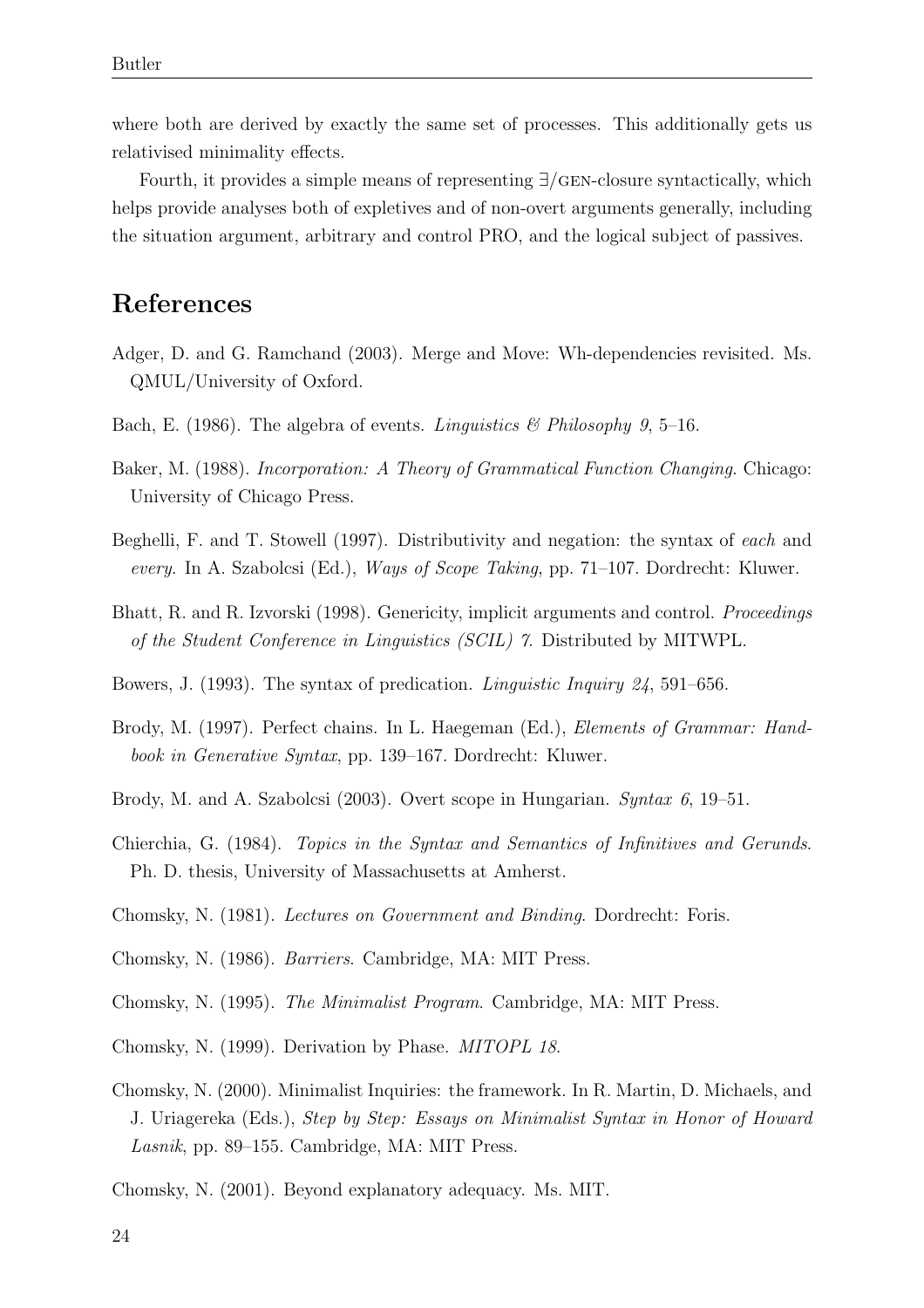- Davidson, D. (1967). The logical form of action sentences. In N. Rescher (Ed.), The Logic of Decision and Action. Pittsburgh: University of Pittsburgh Press.
- Epstein, S. (1984). Quantifier-pro and the LF representation of PROarb. Linguistic Inquiry 15, 499–505.
- Grimshaw, J. (1990). Argument Structure. Cambridge, MA: MIT Press.
- Hallman, P. (2000). The Structure of Predicates: Interactions of Derivation, Case and Quantification. Ph. D. thesis, UCLA.
- Harley, H. (1995). Subjects, Events, and Licensing. Ph. D. thesis, MIT.
- Heim, I. and A. Kratzer (1998). Semantics in Generative Grammar. Oxford: Blackwell.
- Heycock, C. (1991). Layers of Predication: The Non-lexical Syntax of Clauses. Ph. D. thesis, UPenn.
- Higginbotham, J. (1987). Indefiniteness and predication. In E. Reuland and A. ter Meulen (Eds.), The Representation of (In)definiteness, pp. 43–70. Cambridge, MA: MIT Press.
- Hornstein, N. (1998). Movement and chains. Syntax 1, 99–127.
- Keenan, E. L. and L. M. Faltz (1985). Boolean Semantics for Natural Languages. Dordrecht: D. Reidel.
- Klein, E. and I. A. Sag (1985). Type driven translation. Linguistics and Philosophy 8, 163–202.
- Kratzer, A. (1995). Stage-level and individual-level predicates. In G. N. Carlson and F. J. Pelletier (Eds.), The Generic Book, pp. 125–175. Chicago, IL: University of Chicago Press.
- Kratzer, A. (1996). Severing the external argument from its verb. In J. Rooryck and L. Zaring (Eds.), Phrase Structure and the Lexicon, pp. 109–137. Dordrecht: Kluwer.
- Lebeaux, D. (1984). Anaphoric binding and the definition of PRO. Proceedings of NELS 14, 253–274.
- Manzini, R. (1983). Restructuring and Reanalysis. Ph. D. thesis, MIT.
- Manzini, R. and A. Roussou (2000). A minimalist theory of A-movement and control. Lingua 110, 409–447.
- Marantz, A. (1997). No escape from syntax: Don't try morphological analysis in the privacy of your own lexicon. University of Pennsylvania Working Papers in Linguistics 4.2, 201–225.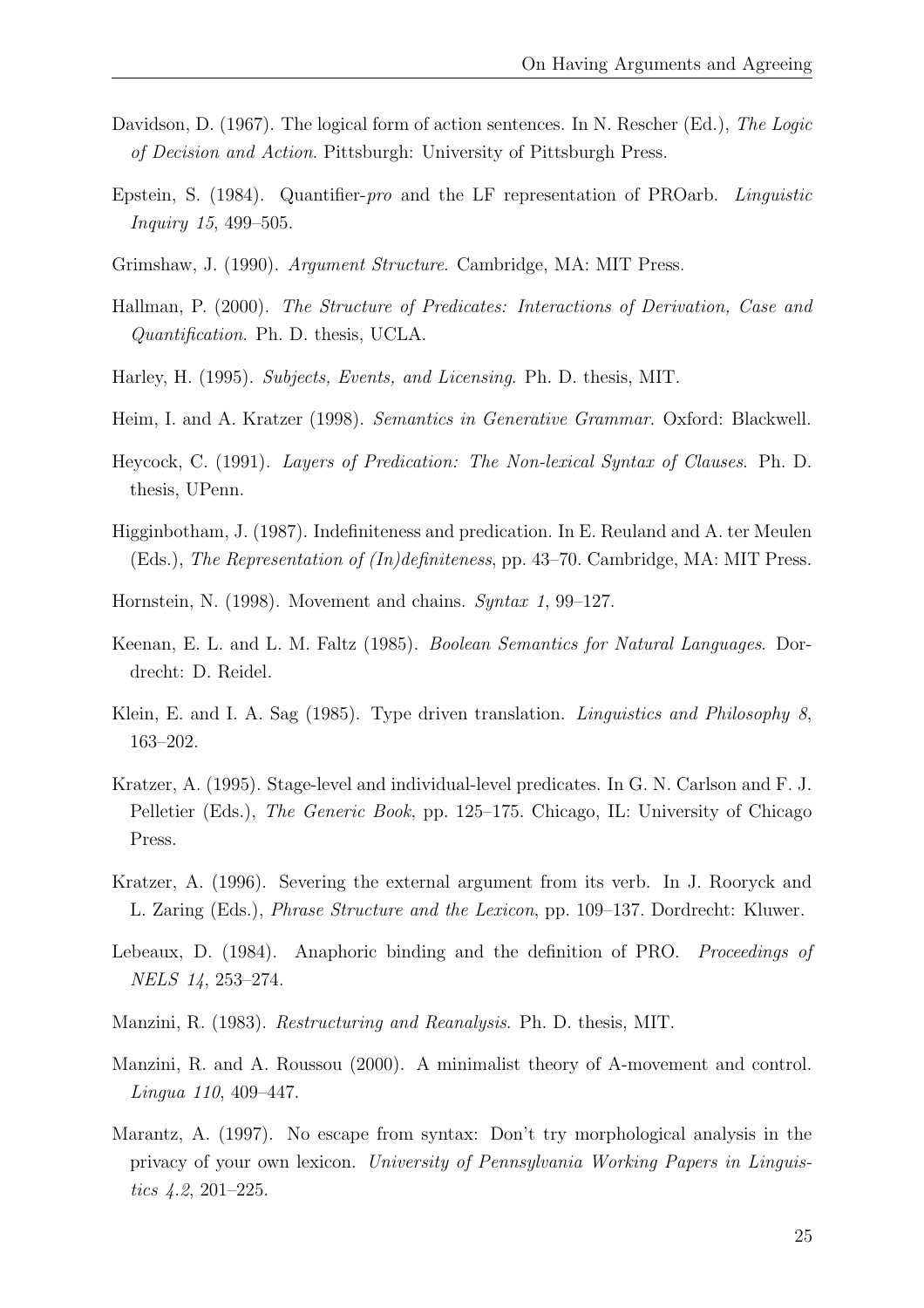- Nissenbaum, J. (1998). Movement and derived predicates: Evidence from parasitic gaps. In U. Sauerland and O. Percus (Eds.), The Interpretive Tract, Volume 25 of MIT Working Papers in Linguistics, pp. 247–295. Cambridge, MA: MITWPL.
- Partee, B. and E. Bach (1980). Anaphora and semantic structure. In J. Kreiman and A. Ojeda (Eds.), Papers from the Parasession on Pronouns and Anaphora. Chicago: Chicago Linguistics Society.
- Pesetsky, D. (1995). Zero Syntax: Experiencers and Cascades. Cambridge, MA: MIT Press.
- Pesetsky, D. and E. Torrego (2001). T to C movement: causes and consequences. In M. Kenstowicz (Ed.), Ken Hale: A Life in Language, pp. 355–426. Cambridge, MA: MIT Press.
- Pylkkänen, L. (2002). Verbal domains: Causative formation at the root, category and phase levels. Paper presented at the Linguistic Society of America Annual Meeting 2002.
- Ramchand, G. (1996). Two types of predication in Scottish Gaelic. Natural Language Semantics 4, 165–191.
- Ramchand, G. (2003). First phase syntax. Paper presented at the workshop on the linguistics/philosophy Interface, USC, February 2003.
- Roberts, I. and A. Roussou (2002). The extended projection principle as a condition on the Tense Dependency. In P. Svenonius (Ed.), Subjects, Expletives, and the EPP, pp. 125–156. Oxford: Oxford University Press.
- Rothstein, S. (1983). The Syntactic Forms of Predication. Ph. D. thesis, MIT.
- Sauerland, U. (1998). The Meaning of Chains. Ph. D. thesis, MIT.
- Sportiche, D. (2002). Movement types and triggers. Paper presented at the TiLT workshop, GLOW 2002, Utrecht.
- Starke, M. (2001). Move Dissolves into Merge: A Theory of Locality. Ph. D. thesis, University of Geneva.
- Stowell, T. (1991). Alignment of arguments in Adjective Phrases. In S. Rothstein (Ed.), Perspectives on Phrase Structure: Heads and Licensing, Volume 24 of Syntax and Semantics, pp. 105–135. San Diego: Academic Press.
- Svenonius, P. (1994). Dependent Nexus: Subordinate Predication Structures in English and the Scandinavian Languages. Ph. D. thesis, UCSC.